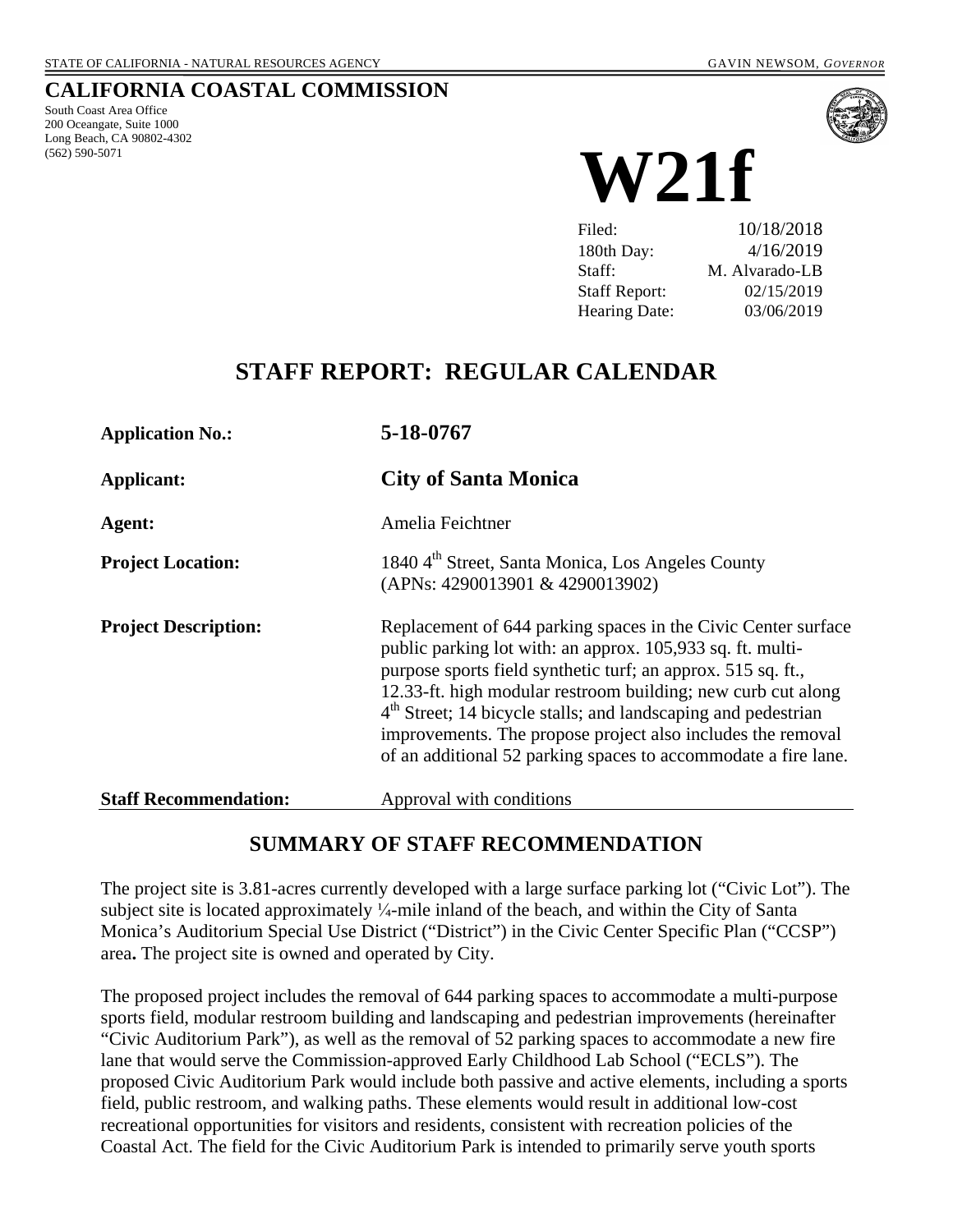leagues, which would primarily benefit residents from the surrounding areas; however, both residents and visitors could utilize the passive elements of the park.

The primary issues raised by the proposed development are concerns regarding the removal of a large portion of the Civic Lot and potential impacts to public coastal access. As previously mentioned, the proposed project would displace  $696<sup>1</sup>$  (or  $644 + 52$ ) public parking spaces within the Civic Lot. In addition, the proposed Civic Auditorium Park is anticipated to generate new parking demand, which is expected to vary but is projected to be approximately 103 parking spaces on weekday evenings and weekends. Although 14 bicycle stalls are proposed, the applicant is not proposing any new or replacement parking spaces.

A parking study and a memorandum were prepared by Walker Consultants dated May 31, 2018 and July 31, 2018, respectively, for the proposed project. The parking study provides a comprehensive analysis of the utilization of the parking facilities in the CCSP area (Civic Lot and Civic Garage) and other public parking structures/lots located in the Santa Monica Coastal Zone. Walker's analysis of utilization of the Civic Lot and Civic Garage ("Civic Parking Facilities") and other nearby City-owned public parking facilities outside of the CCSP area, demonstrates that there is sufficient parking resources available within a reasonable walking distance of the project site (i.e. Parking Structures 5-8, Lot 29, KEC), and other transportation resources, to adequately mitigate the proposed reduction in parking and the anticipated increase in parking demand by visitors of the Civic Auditorium Park. Furthermore, the report includes recommendations for implementation of Transportation Demand Management ("TDM") measures and options to ensure proper continued reasonable access to the CCSP area. Therefore, in this particular case, the proposed project is not expected to adversely impact public coastal access.

Staff is recommending **APPROVAL** of the proposed coastal development permit with special conditions to assure that the proposed project is consistent with the Chapter 3 policies of the Coastal Act. The conditions are: **1)** transportation and parking demand management and monitoring program; **2)** restrictions on parking permits and passes for uses in Civic Center; **3)** best management practices; **4)** drought-tolerant, non-invasive landscaping; and **5)** permit compliance.

Section 30600(c) of the Coastal Act provides for the issuance of coastal development permits directly by the Commission in regions where the local government having jurisdiction does not have a certified Local Coastal Program. The City of Santa Monica only has a certified Land Use Plan and has not exercised the options provided in 30600(b) or 30600.5 to issue its own permits. The Civic Center is an area of deferred certification in the LUP. The Civic Center Specific Plan has not been reviewed or approved by the Commission and therefore, does not serve as guidance. Therefore, the Coastal Commission is the permit issuing entity and the standard of review is Chapter 3 of the Coastal Act. Thus, any relevant policies of the certified Land Use Plan may be used for guidance.

 $<sup>1</sup>$  It should be noted that the project plans submitted for this coastal development permit application are strictly illustrative of the</sup>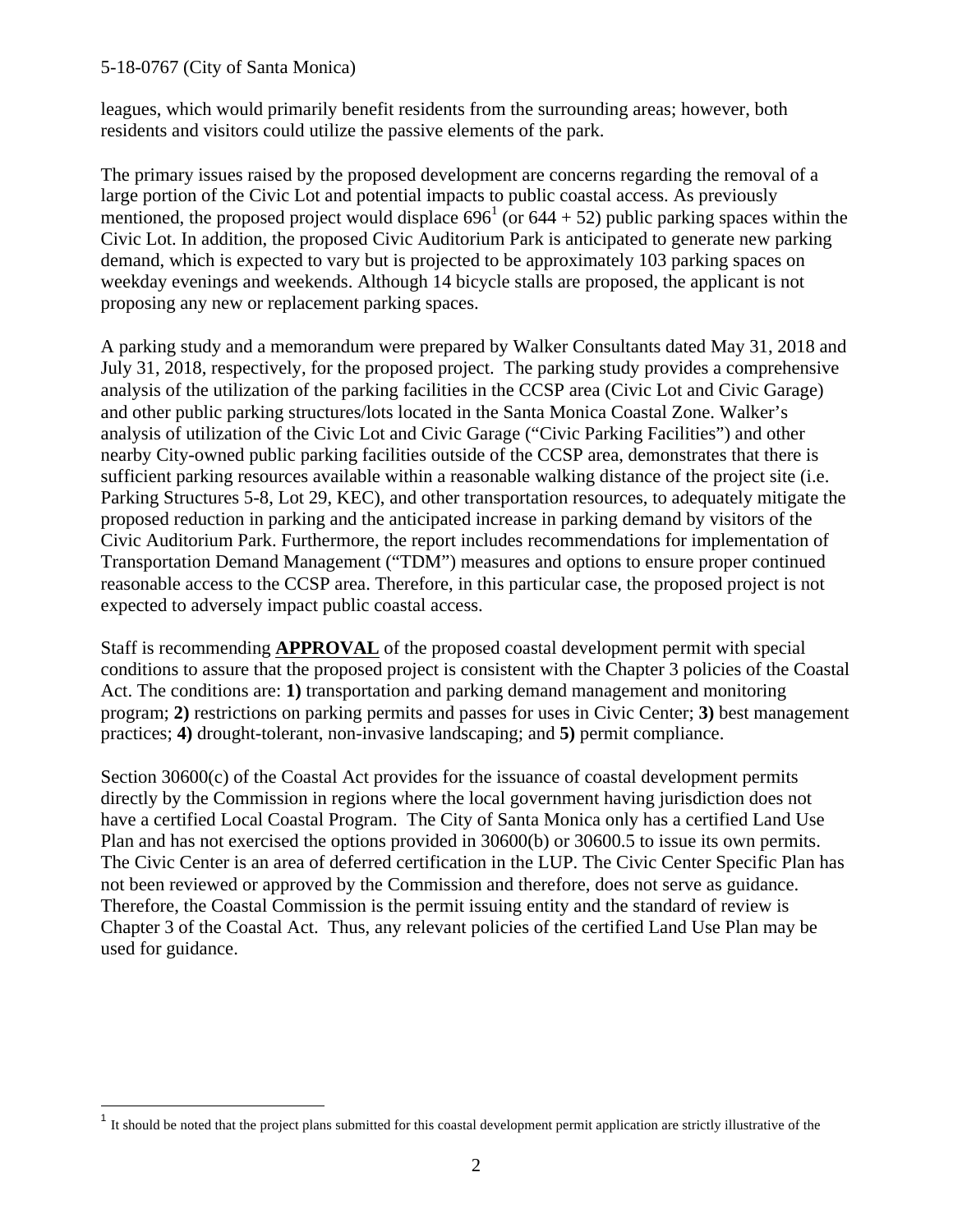# **TABLE OF CONTENTS**

# **APPENDICES**

Appendix A - Substantive File Documents

## **EXHIBITS**

Exhibit 1 – Project Location<br>Exhibit 2 – Project Plans **Exhibit 3 – Letter of Support**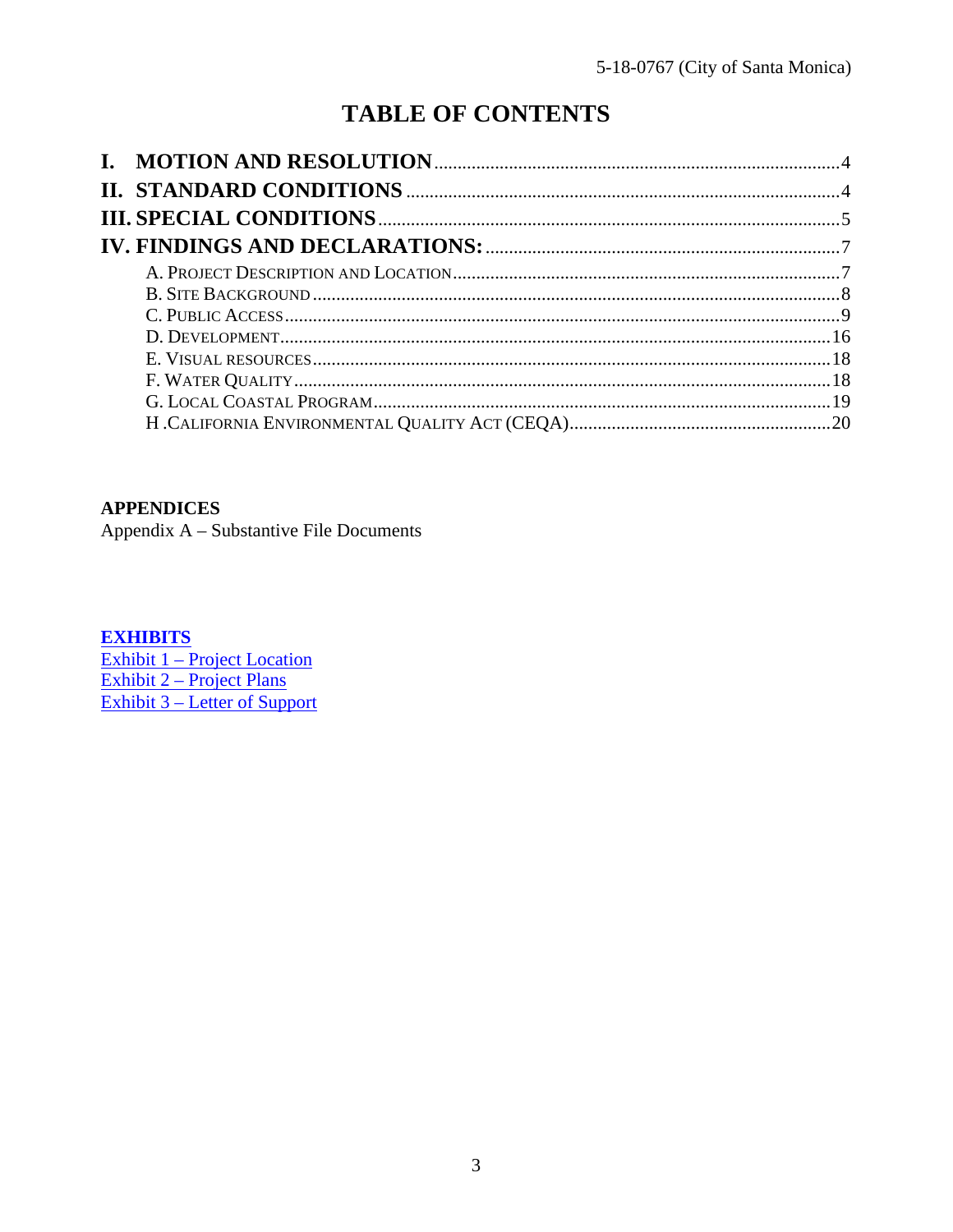# **I. MOTION AND RESOLUTION**

Staff recommends that the Commission **approve** the permit application with special conditions.

## **Motion:**

*I move that the Commission approve Coastal Development Permit No. 5-18-0767 pursuant to the staff recommendation.*

Staff recommends a **YES** vote. Passage of this motion will result in approval of the permit as conditioned and adoption of the following resolution and findings. The motion passes only by affirmative vote of a majority of the Commissioners present.

## **Resolution**:

*The Commission hereby approves a Coastal Development Permit for the proposed development and adopts the findings set forth below on grounds that the development as conditioned will be in conformity with the policies of Chapter 3 of the Coastal Act and will not prejudice the ability of the local government having jurisdiction over the area to prepare a Local Coastal Program conforming to the provisions of Chapter 3. Approval of the permit complies with the California Environmental Quality Act because either 1) feasible mitigation measures and/or alternatives have been incorporated to substantially lessen any significant adverse effects of the development on the environment, or 2) there are no further feasible mitigation measures or alternatives that will substantially lessen any significant adverse impacts of the development on the environment.*

## **II. STANDARD CONDITIONS**

This permit is granted subject to the following standard conditions:

- 1. **Notice of Receipt and Acknowledgment**. The permit is not valid and development shall not commence until a copy of the permit, signed by the permittee or authorized agent, acknowledging receipt of the permit and acceptance of the terms and conditions, is returned to the Commission office.
- 2. **Expiration**. If development has not commenced, the permit will expire two years from the date on which the Commission voted on the application. Development shall be pursued in a diligent manner and completed in a reasonable period of time. Application for extension of the permit must be made prior to the expiration date.
- 3. **Interpretation**. Any questions of intent or interpretation of any condition will be resolved by the Executive Director or the Commission.
- 4. **Assignment**. The permit may be assigned to any qualified person, provided assignee files with the Commission an affidavit accepting all terms and conditions of the permit.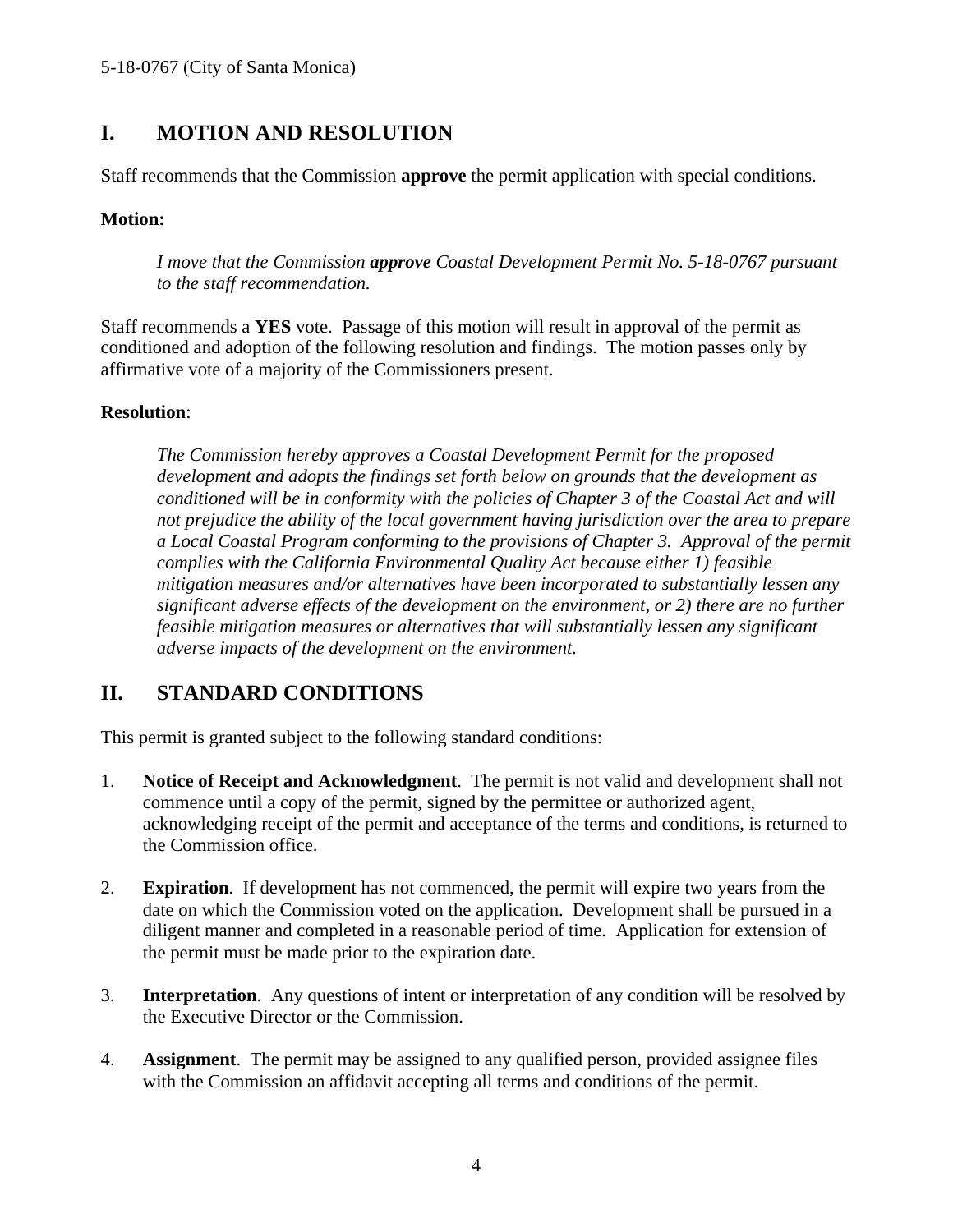5. **Terms and Conditions Run with the Land**. These terms and conditions shall be perpetual, and it is the intention of the Commission and the permittee to bind all future owners and possessors of the subject property to the terms and conditions.

# **III. SPECIAL CONDITIONS**

## **1. Transportation and Parking Demand Management and Monitoring Program**

- A. PRIOR TO ISSUANCE OF THE COASTAL DEVELOPMENT PERMIT, the applicant shall submit, for review and written approval by the Executive Director, a Transportation and Parking Demand Management Program and Monitoring Program, which shall incorporate transportation and parking demand management measures to reduce the demand of the current Civic Center Lot and Parking Garage which shall include, but not be limited to, recommendations included in the *Analysis and Recommendations for Parking Management* dated May 31, 2018 and *Coastal Access Analysis* dated July 31, 2018 prepared by Walker Consultants.
- B. Monitoring. After construction of the proposed Civic Auditorium Park, the City shall implement a parking monitoring program for the Civic Center Lot and Parking Garage. The parking monitoring program shall consist of surveys conducted for each day (including during daytime hours of peak usage) during a one-week period during summer for a period of 5 years beginning from the date that the sports field is completed and shall be submitted annually to the Executive Director for review. If automobile parking surveys demonstrate that peak use parking occupancy exceeds 90% of total on parking spaces, the City shall obtain an amendment to this coastal development permit to implement additional alternative transportation demand measures.
- **2. Parking Permits/Passes.** By acceptance of this permit, the permittee agrees that City-issued parking permits, contracts, and passes for any of the City-owned and operated beach parking lots to support uses in the Civic Center Specific Plan area is prohibited.
- **3. Storage of Construction Materials, Mechanized Equipment and Removal of Construction Debris.** By acceptance of this permit, the permittee agrees to comply with the following construction-related requirements:
	- (a) No demolition or construction materials, debris, or waste shall be placed or stored where it may enter sensitive habitat, receiving waters or a storm drain, or be subject to wave, wind, rain, or tidal erosion and dispersion.
	- (b) No demolition or construction equipment, materials, or activity shall be placed in or occur in any location that would result in impacts to environmentally sensitive habitat areas, streams, wetlands or their buffers.
	- (c) Any and all debris resulting from demolition or construction activities shall be removed from the project site within 24 hours of completion of the project.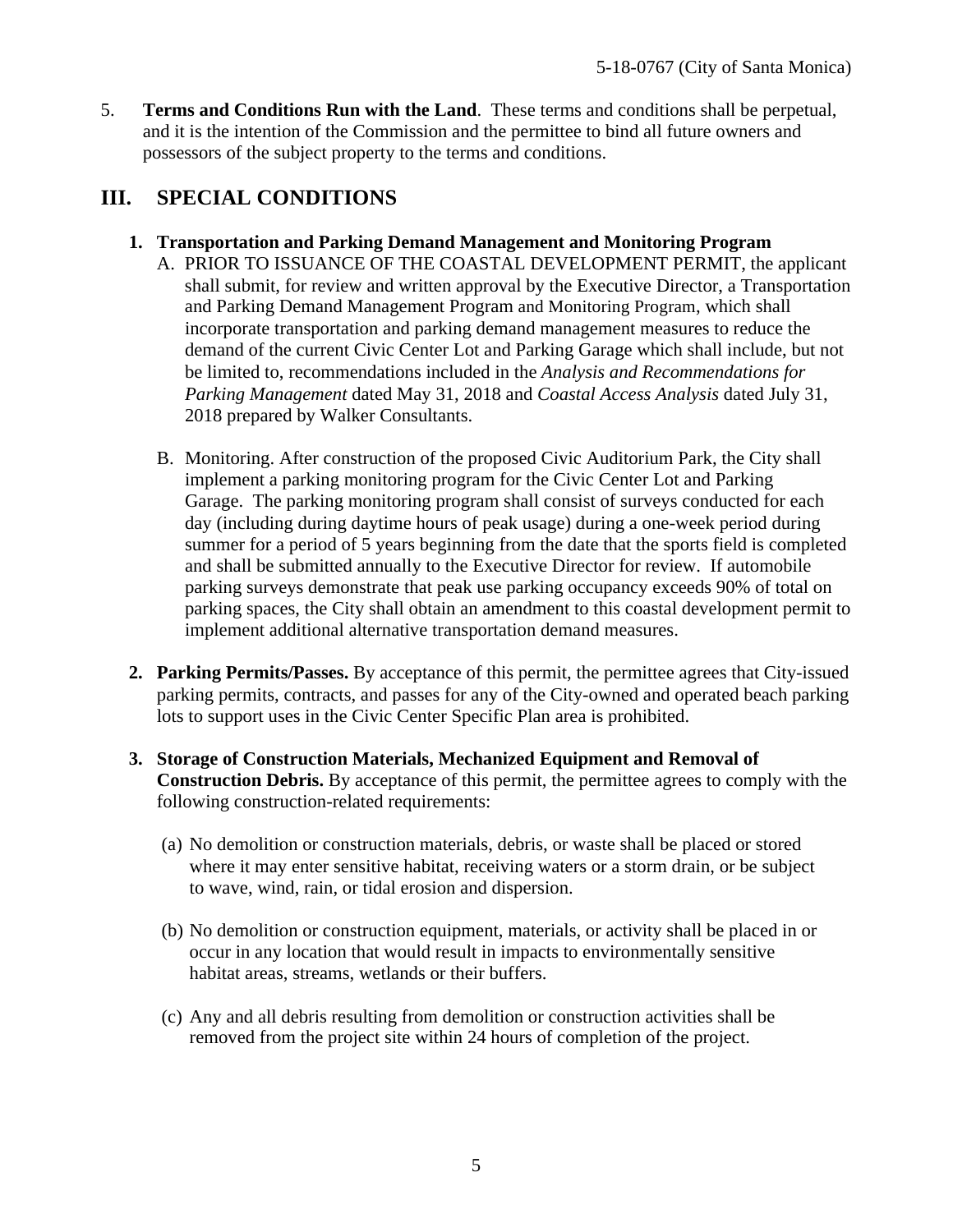- (d) Demolition or construction debris and sediment shall be removed from work areas each day that demolition or construction occurs to prevent the accumulation of sediment and other debris that may be discharged into coastal waters.
- (e) All trash and debris shall be disposed in the proper trash and recycling receptacles at the end of every construction day.
- (f) The applicant(s) shall provide adequate disposal facilities for solid waste, including excess concrete, produced during demolition or construction.
- (g) Debris shall be disposed of at a legal disposal site or recycled at a recycling facility. If the disposal site is located in the coastal zone, a coastal development permit or an amendment to this permit shall be required before disposal can take place unless the Executive Director determines that no amendment or new permit is legally required.
- (h) All stock piles and construction materials shall be covered, enclosed on all sides, shall be located as far away as possible from drain inlets and any waterway, and shall not be stored in contact with the soil.
- (i) Machinery and equipment shall be maintained and washed in confined areas specifically designed to control runoff. Thinners or solvents shall not be discharged into sanitary or storm sewer systems.
- (j) The discharge of any hazardous materials into any receiving waters shall be prohibited.
- (k) Spill prevention and control measures shall be implemented to ensure the proper handling and storage of petroleum products and other construction materials. Measures shall include a designated fueling and vehicle maintenance area with appropriate berms and protection to prevent any spillage of gasoline or related petroleum products or contact with runoff. The area shall be located as far away from the receiving waters and storm drain inlets as possible.
- (l) Best Management Practices (BMPs) and Good Housekeeping Practices (GHPs) designed to prevent spillage and/or runoff of demolition or construction-related materials, and to contain sediment or contaminants associated with demolition or construction activity, shall be implemented prior to the on-set of such activity.
- (m)All BMPs shall be maintained in a functional condition throughout the duration of construction activity.

### 4. **Landscaping − Drought Tolerant, Non-Invasive Plants.**

- A. PRIOR TO ISSUANCE OF THE COASTAL DEVELOPMENT PERMIT, the applicant shall submit, in a form and content acceptable to the Executive Director, two (2) sets of revised landscaping plans, which shall include and be consistent with the following:
	- i. Vegetated landscaped areas shall only consist of native plants or non-native drought tolerant plants, which are non-invasive. No plant species listed as problematic and/or invasive by the California Native Plant Society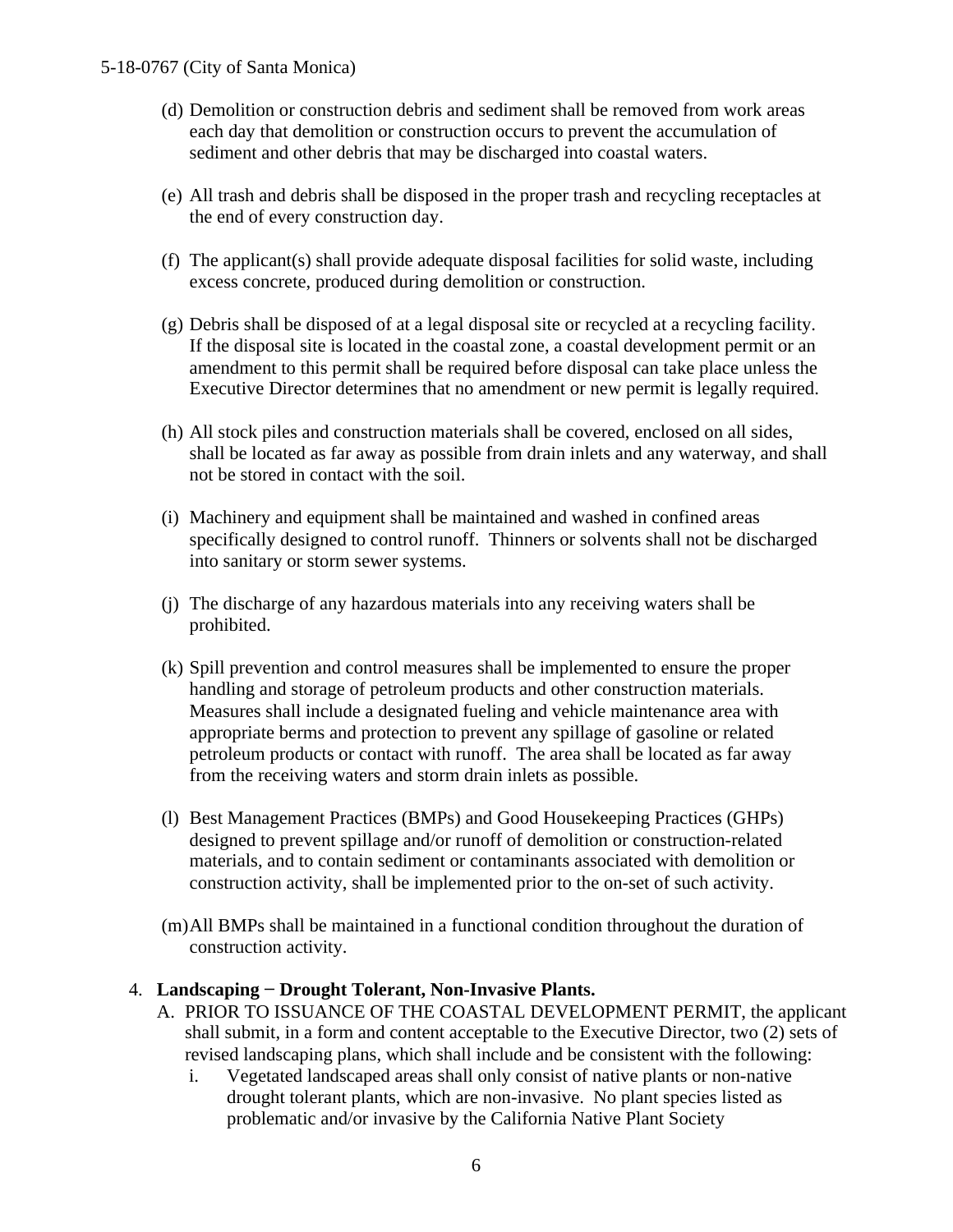(http://www.CNPS.org/), the California Invasive Plant Council (formerly the California Exotic Pest Plant Council) (http://www.cal-ipc.org/), or as may be identified from time to time by the State of California shall be employed or allowed to naturalize or persist on the site. No plant species listed as a "noxious weed" by the State of California or the U.S. Federal Government shall be utilized within the property. *All plants shall be low water use plants* as identified by California Department of Water Resources (See: http://www.water.ca.gov/wateruseefficiency/docs/wucols00.pdf and

http://ucanr.edu/sites/WUCOLS/files/183488.pdf). ii. Use of reclaimed water for irrigation is encouraged. If using potable water for irrigation, only drip or microspray irrigation systems may be used. Other water

- conservation measures shall be considered, such as weather based irrigation controllers. B. The permittee shall undertake development in accordance with the approved plan. Any
- proposed changes to the approved final plan shall be reported to the Executive Director. No changes to the approved final plans shall occur without a Commission amendment to this coastal development permit unless the Executive Director determines that no amendment is required.
- 5. **Permit Compliance**. All development must occur in strict compliance with the proposal as set forth in the application, subject to any special conditions imposed herein. Any deviation from the approved plans must be submitted for review by the Executive Director to determine whether an amendment to this Coastal Development Permit No. 5-18-0767 is necessary pursuant to the requirements of the Coastal Act and the California Code of Regulations.

# **IV. FINDINGS AND DECLARATIONS:**

# **A. PROJECT DESCRIPTION AND LOCATION**

The City of Santa Monica is proposing to replace 644 public parking spaces with: an approximately 105,933-square-foot multi-purpose sports field; an approximately 515-square-foot, 12.33-foot high modular restroom building; six (6) 60-foot high LED athletic field lights; 16-foot high ball containment netting; perimeter fence; signage; new curb cut along  $4<sup>th</sup>$  Street; 14 bicycle stalls; and landscaping and pedestrian improvements (hereinafter "Civic Auditorium Park") (**Exhibit 2**). The field for the Civic Auditorium Park will be a synthetic turf field, and is intended to serve the organized sports groups in the City, as well as Santa Monica High School during the weekdays, and general members of the public when the field is not in use by organized sports groups with local permits. Signage is proposed to indicate the operational hours (dawn to dusk) and to clarify when that the field must be yielded to groups with City-issued permits.

The proposed project also includes the removal of an additional 52 public parking spaces to accommodate a new fire lane that would serve a Commission-approved Early Childhood Lab School (CDP No. 5-16-1033) that would abut the proposed Civic Auditorium Park.

The project site is approximately 166,000 square feet<sup>2</sup> (or 3.81 acres). The project site is located in the southerly portion of an existing large surface parking lot ("Civic Lot") in the City of Santa

 $2(154,000$  square feet for the Civic Auditorium Park) + (12,000 square feet for the fire lane) = 166,000 square feet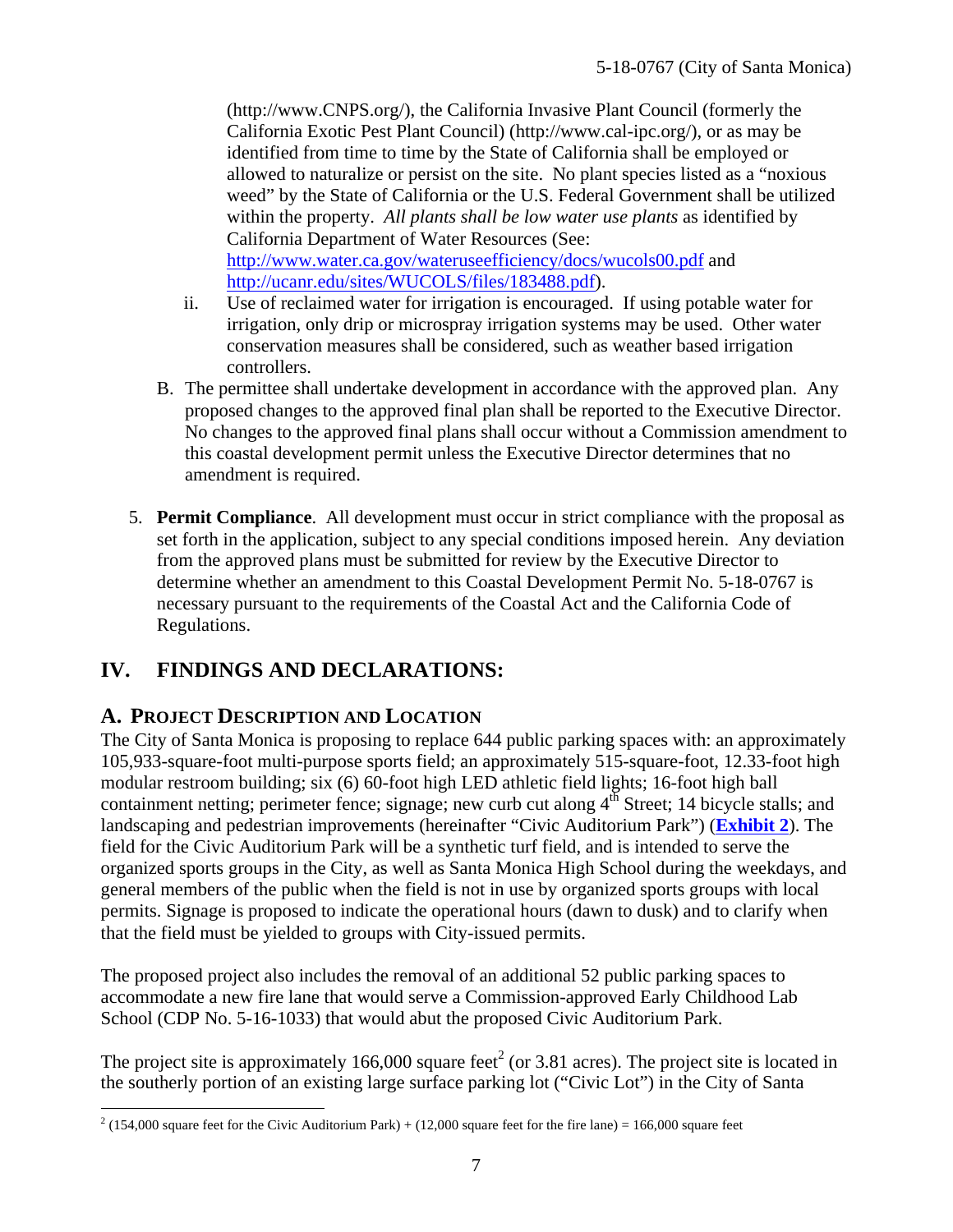Monica's ("City") Auditorium Special Use District ("District"), and is approximately ¼-mile inland of the beach **(Exhibit 1).** The District is bounded by Pico Boulevard on the south, Fourth Street on the east, Main Street on the west, and Civic Center Drive on the north. The District is within the City larger Civic Center Specific Plan ("CCSP") area, which encompasses a number of areas including a total of five special use districts and is bounded by Pico Boulevard on the south, Fourth Street on the east, Ocean Avenue on the west, and Colorado Avenue on the north. The project site is surrounded by surface parking spaces, the Civic Auditorium, Early Childhood Lab School construction site, Civic Garage structure, the Santa Monica Courthouse, 4<sup>th</sup> Street, and Santa Monica High School located across 4<sup>th</sup> street. The project site is owned and operated by the City.

The Civic Center is an area of deferred certification in the LUP. The Civic Center Specific Plan has not been reviewed or approved by the Commission and therefore, does not serve as guidance. Therefore, the Coastal Commission is the permit issuing entity and the standard of review is Chapter 3 of the Coastal Act. Thus, any relevant policies of the certified Land Use Plan may be used for guidance.

# **B. SITE BACKGROUND**

Historically, the Civic Lot served events conducted at the Civic Auditorium, which is a multipurpose convention center that opened in 1958. In 2008, the Civic Garage in the Civic Center Core District of the CCSP area that abuts the Civic Lot was constructed, supplying  $735<sup>3</sup>$  new parking spaces in the Civic Center area. In 2013, the Civic Auditorium was closed due to needed renovations and earthquake-proofing. Since 2013, the Civic Auditorium has not been fully operational. Nevertheless, the East Wing of the auditorium is still available for limited public events and the Main Hall is available for limited events and film rentals that are not accessible to the general public.

Presently, the Civic Lot and Garage ("Civic Parking Facilities") serve limited events at the Civic Auditorium, as well as City services (i.e. City Hall, Santa Monica Courthouse, Public Safety Facility). The Civic Parking Facilities also serve certain coastal events (e.g. Twilight concert Series), Santa Monica High School staff and students through monthly passes, and the general public.

In 2017, the Coastal Commission authorized the removal of 230 public parking spaces at the Civic Lot to accommodate an Early Childhood Lab School ("ECLS") (CDP No. 5-16-1033), which is currently under construction. In 2017, the Coastal Commission also authorized improvements and an approximately 50,200-square-foot addition to the Santa Monica City Hall to accommodate the City Service Building ("CSB") in the CCSP area (CDP No. 5-17-0429). The Coastal Commission determined that the ECLS and CSB projects would not adversely affect public coastal access because the existing Civic Parking Facilities would provide sufficient parking spaces to mitigate for the assumed potential increases in parking demand (145 spaces) and reductions in existing public parking spaces (230 spaces). Both these projects are currently under construction.

Subsequent to the Commission's approval of the ECLS project in 2017, a more recent survey of the Civic Lot by the City has revealed that the demolition of an additional 52 parking spaces is required for the ECLS project to accommodate new fire lanes at the Civic Lot. The City indicated that the

<sup>&</sup>lt;sup>3</sup> The City of Santa Monica indicates that when the construction of the Civic Center Parking Garage was first approved, the plans stated that there would be 770 spaces. However, the number has recently been confirmed as 735 parking spaces.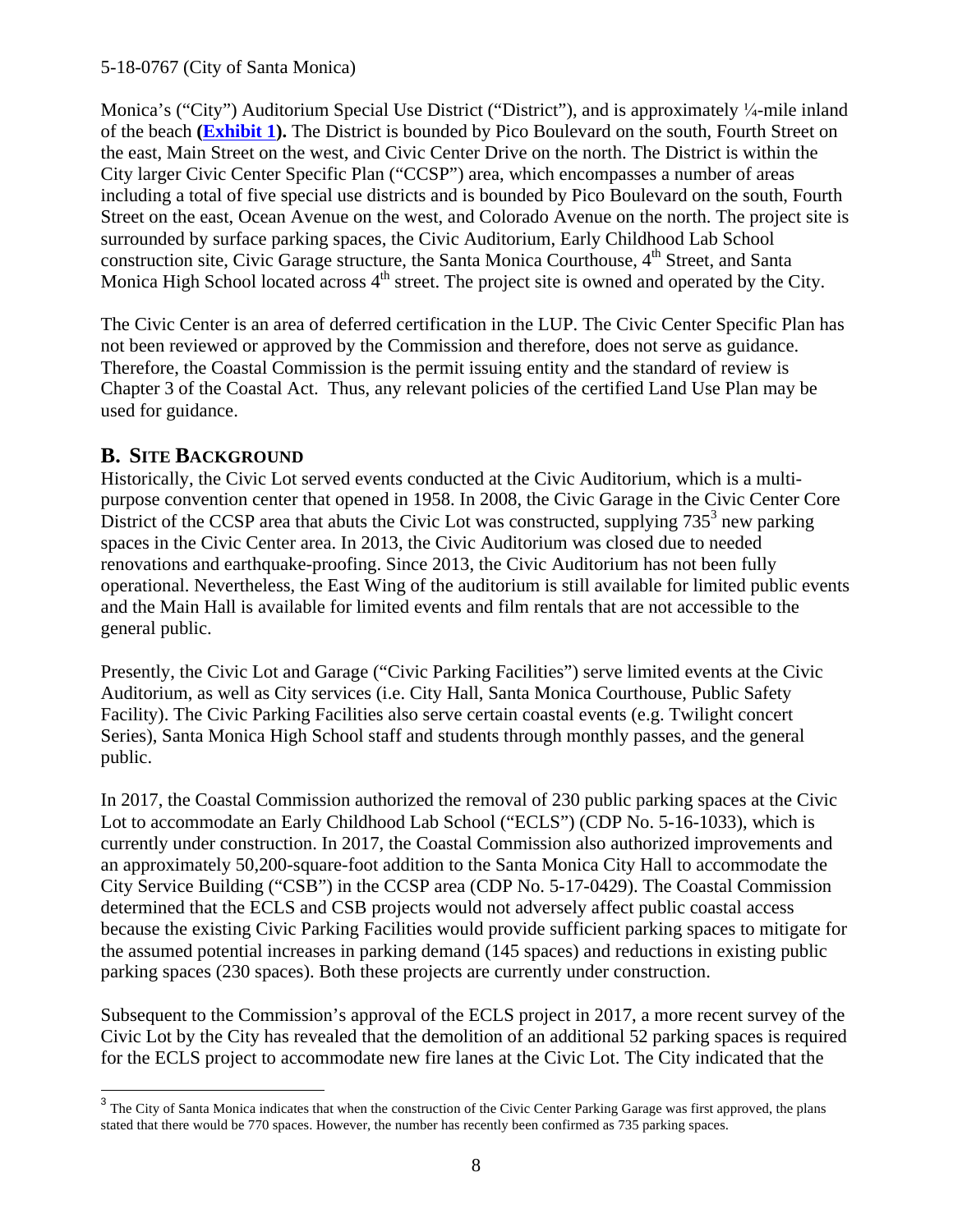site plans may have been based on an outdated site survey. Therefore, when the Commission approved the project in 2017, it appeared that the 52 additional spaces were included in the "230" estimate of total spaces to be removed. A coastal development permit is necessary for the authorization of the new fire lane and removal of an additional 52 parking spaces pursuant to the requirements of the Coastal Act and the California Code of Regulations. Therefore, the City of Santa Monica, the property owner of the Civic Lot, has incorporated the request for approval of the removal of the 52 additional public parking spaces from the Civic Lot to develop a new fire lane as part of the proposal subject to the application currently before the Commission (Application No. 5- 18-0767); consequently, the correct number of parking spaces is accounted for in the Findings below.

## **C. PUBLIC ACCESS**

## Section 30210 of the Coastal Act states:

*In carrying out the requirement of Section 4 of Article X of the California Constitution, maximum access, which shall be conspicuously posted, and recreational opportunities shall be provided for all the people consistent with public safety needs and the need to protect public rights, rights of private property owners, and natural resource areas from overuse.*

## Section 30213 of the Coastal Act states:

*Lower cost visitor and recreational facilities shall be protected, encouraged, and, where feasible, provided. Developments providing public recreational opportunities are preferred.*

Section 30252 of the Coastal Act states:

*The location and amount of new development should maintain and enhance public access to the coast by (1) facilitating the provision or extension of transit service, (2) providing commercial facilities within or adjoining residential development or in other areas that will minimize the use of coastal access roads, (3) providing nonautomobile circulation within the development, (4) providing adequate parking facilities or providing substitute means of serving the development with public transportation, (5) assuring the potential for public transit for high intensity uses such as high-rise office buildings, and by (6) assuring that the recreational needs of new residents will not overload nearby coastal recreation areas by correlating the amount of development with local park acquisition and development plans with the provision of onsite recreational facilities to serve the new development.*

Coastal Act Section 30210 requires the provision of maximum access and recreational opportunities, Coastal Act Section 30213 states that lower cost visitor and recreational facilities shall be protected and provided. Coastal Act Section 30252 requires that the location and amount of new development must maintain and enhance public access to the coast, such as by providing adequate parking facilities or providing substitute means of serving the development with public transportation.

The proposed Civic Auditorium Park would include both passive and active elements, including a sports field, public restroom, and walking paths. These elements would result in additional low-cost recreational opportunities for visitors and residents. The field for the Civic Auditorium Park is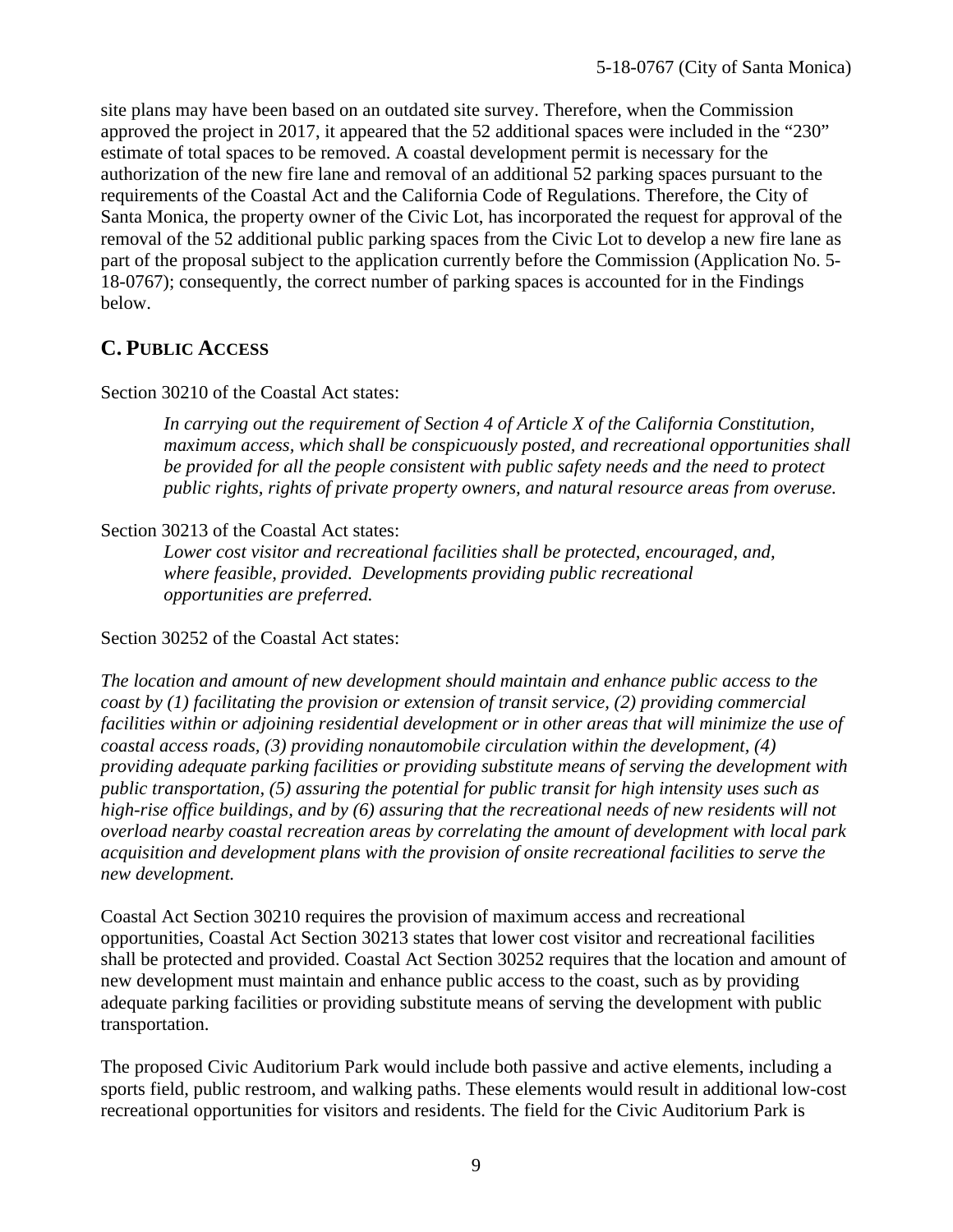intended to primarily serve youth sports leagues, which would primarily benefit residents from the surrounding areas; however, both residents and visitors could utilize the passive elements of the park.

The primary concern regarding the proposed project, however, is the potential for adverse impacts to public coastal access. The project site is located approximately  $\frac{1}{4}$ -mile inland of the beach. Because of the project site's proximity to the State beach and its location in a public parking lot, development in the parking lot could adversely impact public access to the beach by reducing the parking supply near the coast. If the parking demand generated by development within the CCSP area exceeds the existing parking supply, visitors of the Civic Center uses could utilize the offsite parking that is needed to support general beachgoers, strollers, bicyclists, and joggers that depend on and use the parking that is available in the general vicinity of the coast. Therefore, in order to find that the proposed project is consistent with the access policies of the Coastal Act, the Commission must find that any increase in demand anticipated for the new use is adequately supported by the supply of parking available onsite or that the project is making other provisions to satisfy this transportation demand. In addition, it must find that a reduction in existing public parking spaces within the Coastal Zone will not impair public access to the coast.

## **Application to this Project**

A parking study and memorandum were prepared for the proposed development by Walker Consultants dated May 31, 2018 and July 31, 2018, respectively. Preparation of the reports included reviewing existing City data and collecting new data to document and analyze current and future utilization of the Civic Parking Facilities and other public (and some private) parking facilities within the City of Santa Monica Coastal Zone; estimating the anticipated parking supply and demand for the proposed use; providing parking management recommendations that the City could implement to meet parking needs for users of the Civic Parking facilities. Walker Consultants received, extrapolated, and complied data from February, April, June, July, August, September, October, and November of 2017 to understand utilization rates throughout varying times of the year, including the peak beach recreational periods.

It should be noted that the report references an inventory count of  $970<sup>4</sup>$  parking spaces for the Civic Lot, and an inventory count of 735 parking spaces for the Civic Garage. These numbers do not take into account the removal of 230 parking spaces from the Civic Lot authorized by the Coastal Commission to accommodate the ECLS project described in Section IV.B above.

## *Reduced Parking and Projected Increase in Demand*

The proposed project (Civic Auditorium Park + fire lane) includes the demolition of 3.81 acres of the Civic Lot, which will result in the removal of  $696$  (or  $644 + 52$ ) public parking spaces. In addition, the proposed Civic Auditorium Park is anticipated to generate new demand for parking.

<sup>&</sup>lt;sup>4</sup> In 2016-2017, during Commission staff's review of the coastal development permit application for the ECLS project (CDP No. 5-16-1033) and CSB project (CDP No. 5-17-0429), the City of Santa Monica indicated that the Civic Center surface lot provided 1,009 parking. However, the City states that the surface lot has been restriped over time, which led to an inaccurate estimate of total inventory. More recently, the City's confirmed that surface lot only contained 970 parking spaces.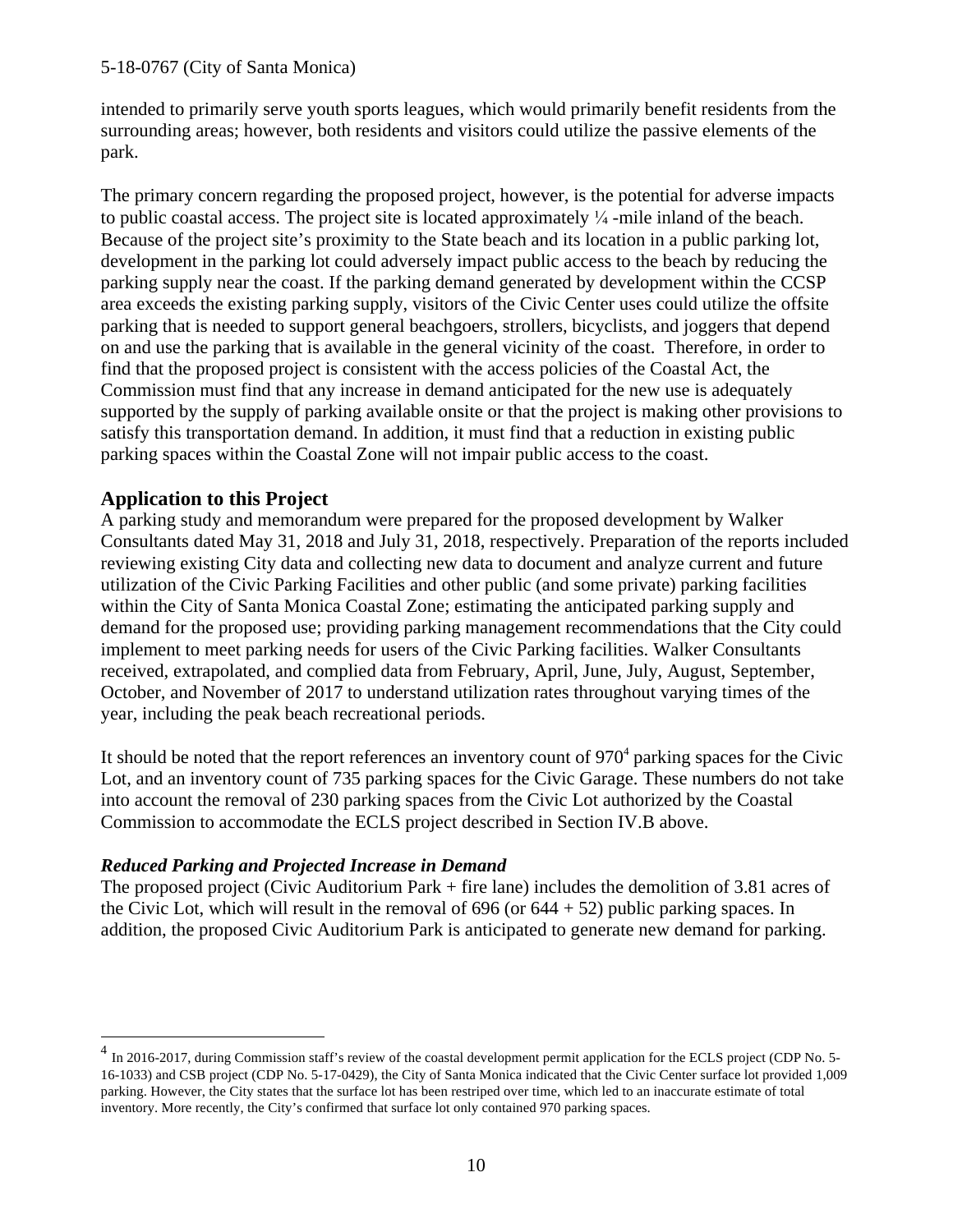Parking demand for the proposed Civic Auditorium Park is expected to vary over the course of a day, week, and year. This is due in part to field programming. The following figures below summarize the expected weekday and weekend parking demand for users of the field.



Figure 2: Multipurpose Sports Field Weekday and Weekend Parking Demand:

(Source: Walker Consultants, 2018)

As summarized by Figure 2 above, during weekdays, the sports field is expected to serve youth/student groups (and occasional adult groups) before 3:00 PM; primarily Santa Monica High School between 3:00PM -6:00 PM; youth leagues between 6:00 PM -9:00 PM; and adult permit groups between 9:00 PM -10:30 PM. Based on Walker's parking analysis, the use of the field by Santa Monica High School will generate minimal to no parking demand before 3:00 PM on a weekday; during this time, nearly all student and staff are assumed to already be parked on the Santa Monica High School campus or at the Civic Parking Facilities. Use of the field before 3:00 PM on a weekday by occasional adult groups formed by site-adjacent employees already in the area would generate a similar demand. Between 3:00PM -6:00 PM on a weekday, the field is expected to increase parking demand by 24 parking spaces. Parking demand for the field is expected to peak at approximately 103 parking spaces on weekday between 6:00 PM -9:00 PM. During this time the youth leagues, as well as spectators, parents/guardians, and coaches, are expected to occupy the entire field. Between 9:00PM -10:30 PM on a weekday, the estimated parking demand for the field is 52 parking spaces.

Figure 2 also summarizes the anticipated increases in parking demand for the proposed Civic Auditorium Park during weekends. The sports field is expected to serve youth leagues between 8:00 AM -5:00 PM, generating a parking demand of approximately 103 spaces, and adult permit groups 5:00 PM -10:00 PM, generating a parking demand of 71 spaces.

As for yearly variations in demand, since the youth leagues are expected to generate the highest demand, parking demand is expected to decrease considerably when school is not in session and youth leagues are not expected to occupy the sports field, from mid-June until mid-August.

In any case, the most conservative approach is to analyze the anticipated total reduction of parking spaces and the projected *peak* increase in parking demand. In this case, the proposed project will displace/remove 696 public parking spaces and the projected peak demand for the proposed Civic Auditorium Park is 103 parking spaces on weekday evenings and weekends.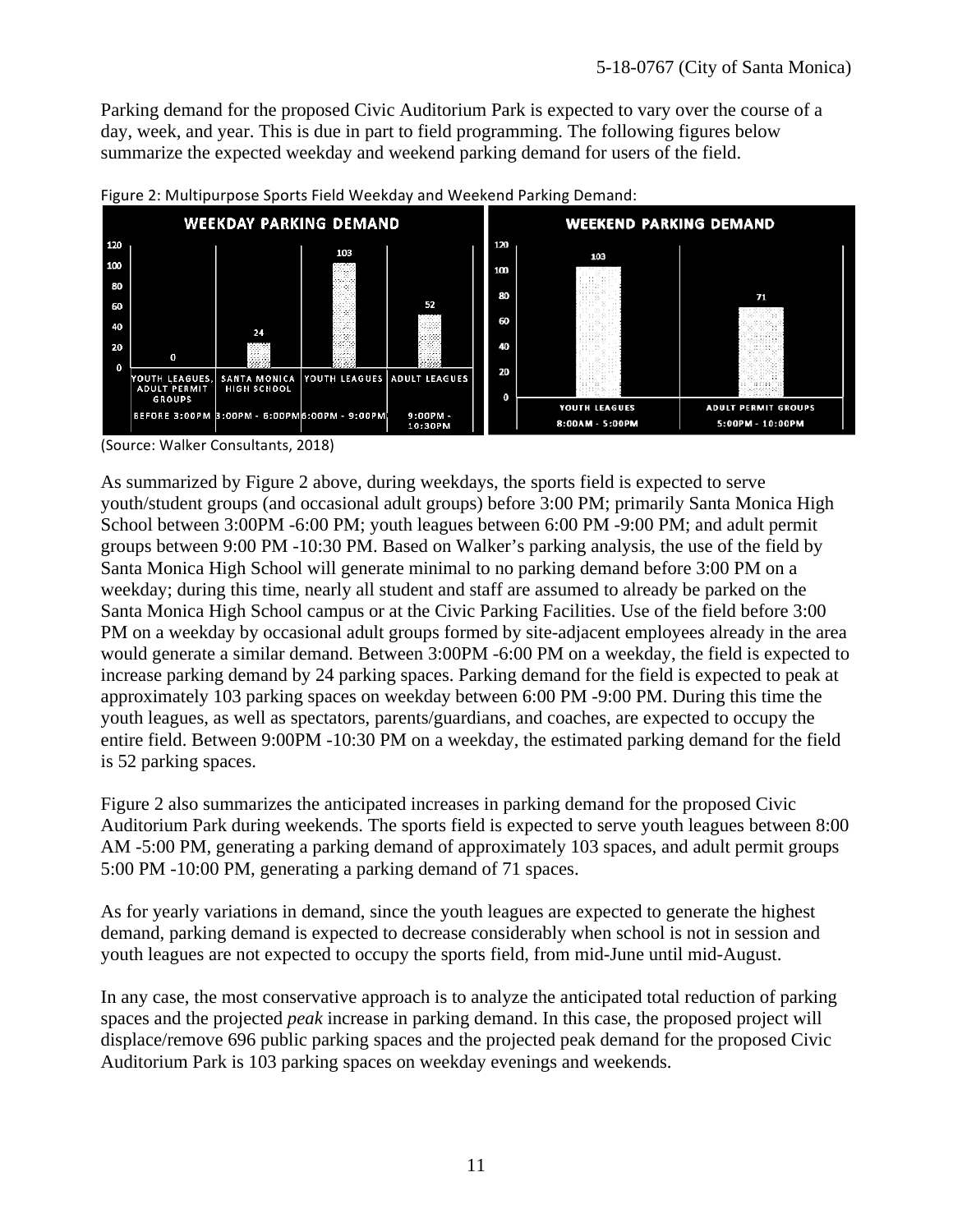In addition, because the inventory counts for the Civic Lot and Garage do not account for the removal of 230 parking spaces for the ECLS project (CDP No. 5-16-1033), the removal of the 230 spaces from the Civic Lot must also be counted against the Civic Lot inventory (970 spaces) and Civic Garage inventory (735 spaces). This means that the total reduction of parking spaces expected to occur at the Civic Lot is  $926$  (or  $696 + 230$ ) parking spaces.

Furthermore, the increase in parking demand (145 spaces) assumed for the ECLS project and CSB project (CDP No. 5-17-0429) must also be taken into account and counted against the Civic Parking Facilities "current" capacity. This means that the total anticipated increase in parking demand in the CCSP area is  $333\pm$  (or  $103 + 230$ ) parking spaces.

## *Coastal Access Impact Analysis*

In 1993, the City of Santa Monica adopted a Civic Center Specific Plan, which established a land use and urban design framework for future development in the CCSP area, including the project presently before the Commission, past Commission-approved projects (e.g. CDP Nos. 5-17-0429 & 5-16-1033), and other plans for future development in the CCSP area; this plan has not been submitted to or certified by the Coastal Commission. Originally, the 1993 Civic Center Specific Plan established that an underground parking structure would be constructed underneath the Civic Lot to mitigate for the planned removal of parking spaces from the Civic Lot to accommodate the future development of the Civic Auditorium Park, and to serve development in the CCSP area. Presently, however, only approximately 14 bicycle stalls would be provided for visitors to the proposed Civic Auditorium Park and no new or replacement parking spaces are proposed.

Therefore, to find that the proposed project cumulatively with recent past Commission action is consistent with the access policies of the Coastal Act the Commission must consider if the proposed 696-space reduction in public parking spaces will impair public access to the coast. In addition, it must consider if the projected 103 space increase in demand is adequately supported by parking resources available onsite or that the project includes other measures and provisions to satisfy this transportation demand, including public transportation

The parking study prepared by Walker Consultants ("Walker") includes a comprehensive analysis on utilization of parking in the "Study Area", which includes not only the Civic Parking Facilities but also other public parking structures and lots located in the Santa Monica Coastal Zone (see Figure 1 below).



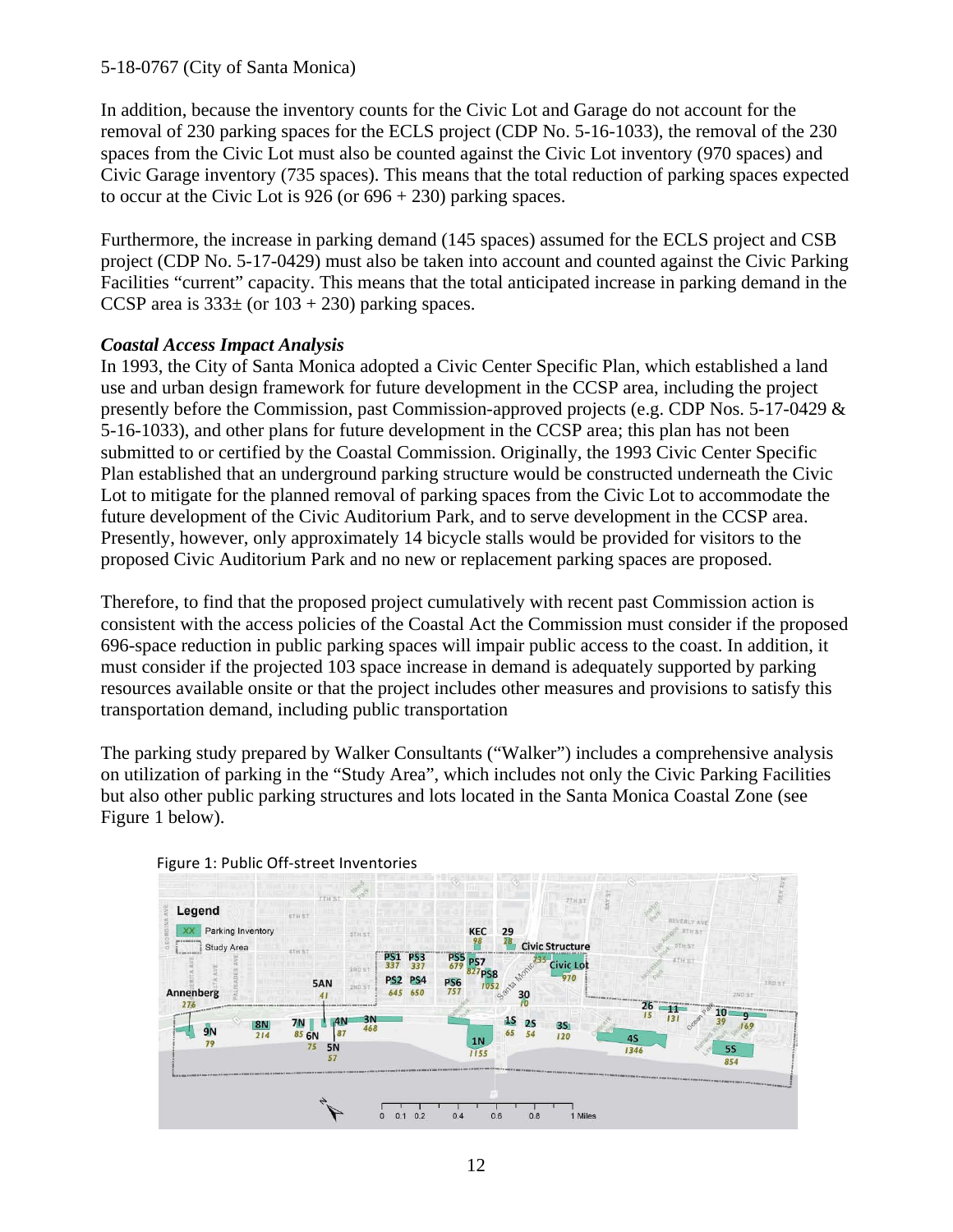#### (Source: City of Santa Monica; Walker Consultants, 2018)

Utilization data of the Civic Parking Facilities and other public parking located within a reasonable walking distance to the CCSP area is shown in Table 1 below.

| <b>Parking Facility</b> | Inventory | <b>Percent</b><br><b>Occupancy</b><br>(Design Day <sup>5</sup> :<br><b>Weekday</b> in<br><b>January at</b><br>2pm) | <b>Available</b><br><b>Spaces</b><br><b>Design Day:</b><br><b>Weekday in</b><br>January at<br>2pm) | <b>Percent</b><br><b>Occupancy</b><br><b>(Design Day:</b><br><b>Summer</b><br><b>Weekend at</b><br>2pm) | <b>Available</b><br><b>Spaces</b><br>(Design Day:<br><b>Summer</b><br><b>Weekend at</b><br>2pm) | <b>Percent</b><br><b>Occupancy</b><br>(Typical<br><b>Weekday</b> in<br><b>August at</b><br>2pm) | <b>Available</b><br><b>Spaces</b><br>(Typical<br><b>Weekday in</b><br><b>August at</b><br>2pm) |
|-------------------------|-----------|--------------------------------------------------------------------------------------------------------------------|----------------------------------------------------------------------------------------------------|---------------------------------------------------------------------------------------------------------|-------------------------------------------------------------------------------------------------|-------------------------------------------------------------------------------------------------|------------------------------------------------------------------------------------------------|
| <b>Civic Center</b>     |           |                                                                                                                    |                                                                                                    |                                                                                                         |                                                                                                 |                                                                                                 |                                                                                                |
| Civic lot               | 970       | 52%                                                                                                                | 464                                                                                                | 31%                                                                                                     | 667                                                                                             | 38%                                                                                             | 597                                                                                            |
| Civic Garage            | 735       | 69%                                                                                                                | 227                                                                                                | 37%                                                                                                     | 462                                                                                             | 56%                                                                                             | 322                                                                                            |
| Total                   | 1705      | 59%                                                                                                                | 691                                                                                                | 34%                                                                                                     | 1129                                                                                            | 46%                                                                                             | 919                                                                                            |
| Downtown/Main           |           |                                                                                                                    |                                                                                                    |                                                                                                         |                                                                                                 |                                                                                                 |                                                                                                |
| <b>Street</b>           |           |                                                                                                                    |                                                                                                    |                                                                                                         |                                                                                                 |                                                                                                 |                                                                                                |
| Lot 29                  | 28        | 18%                                                                                                                | 23                                                                                                 | 2%                                                                                                      | 28                                                                                              | 16%                                                                                             | 24                                                                                             |
| PS5                     | 679       | 46%                                                                                                                | 364                                                                                                | 58%                                                                                                     | 286                                                                                             | 58%                                                                                             | 286                                                                                            |
| PS6                     | 757       | 47%                                                                                                                | 398                                                                                                | 63%                                                                                                     | 281                                                                                             | 71%                                                                                             | 223                                                                                            |
| PS7                     | 827       | 53%                                                                                                                | 386                                                                                                | 77%                                                                                                     | 188                                                                                             | 63%                                                                                             | 306                                                                                            |
| PS8                     | 1,052     | 37%                                                                                                                | 658                                                                                                | 76%                                                                                                     | 252                                                                                             | 51%                                                                                             | 520                                                                                            |
| <b>KEC</b>              | 98        | 74%                                                                                                                | 25                                                                                                 | 14%                                                                                                     | 84                                                                                              | 72%                                                                                             | 27                                                                                             |
| Total                   | 3441      | 46%                                                                                                                | 1854                                                                                               | 67%                                                                                                     | 1119                                                                                            | 60%                                                                                             | 1386                                                                                           |

Table 1: Number of Spaces Identified Available during Typical Weekday in January, Summer Weekend in June, and Busy August Weekday at the Civic Parking Facilities and nearby non-beach Public Parking Facilities

(Data: City of Santa Monica; Walker Consultants, 2018)

Based on occupancy data, utilization of the parking facilities listed in Table 1 appears to vary at different times of the week and year. The minimum number of parking spaces available (unoccupied) in the Civic Parking Facilities during a typical summer weekend is  $1129 \pm$  spaces. If the Civic Lot supply is reduced by a total of 926 parking spaces (230 previously approved to be removed and the 696 proposed for removal as part of this project), a surplus of 203± spaces is expected during a typical summer weekend. Therefore, on a typical summer weekend, the Civic Parking Facilities is expected to have a sufficient supply of parking to accommodate a removal of the 230 spaces already approved and the 696 parking spaces for the development of the sports field from the CCSP area. Thus, as proposed, the project is not expected to result in potential adverse impacts to public parking for beach users during peak-use summer months.

However, the minimum number of parking spaces available in the Civic Parking Facilities during a typical busy August weekday is 919± spaces. If the Civic Lot supply is reduced by a total of 926 parking spaces, a deficit of  $7\pm$  spaces is expected during a typical busy August weekday. In addition, percent occupancy of the Civic Lot and Garage peaks on a typical winter weekday, with only a minimum of  $691\pm$  unoccupied parking spaces available. Consequently, if the Civic Lot

 $<sup>5</sup>$  Urban Land Institute's Shared Parking Model recommends sizing a mixed-use parking system for the  $85<sup>th</sup>$  percentile</sup> demand; this is to prevent hundreds or thousands of parking spaces to sit vacant for most of the year, which would be the case if a parking system is designed for the absolute peak demand. Therefore, Walker's design days referenced in the Table 1 represent the 85<sup>th</sup> percentile demand for the Civic Center (January), and for the entire "Study Area" (summer in June).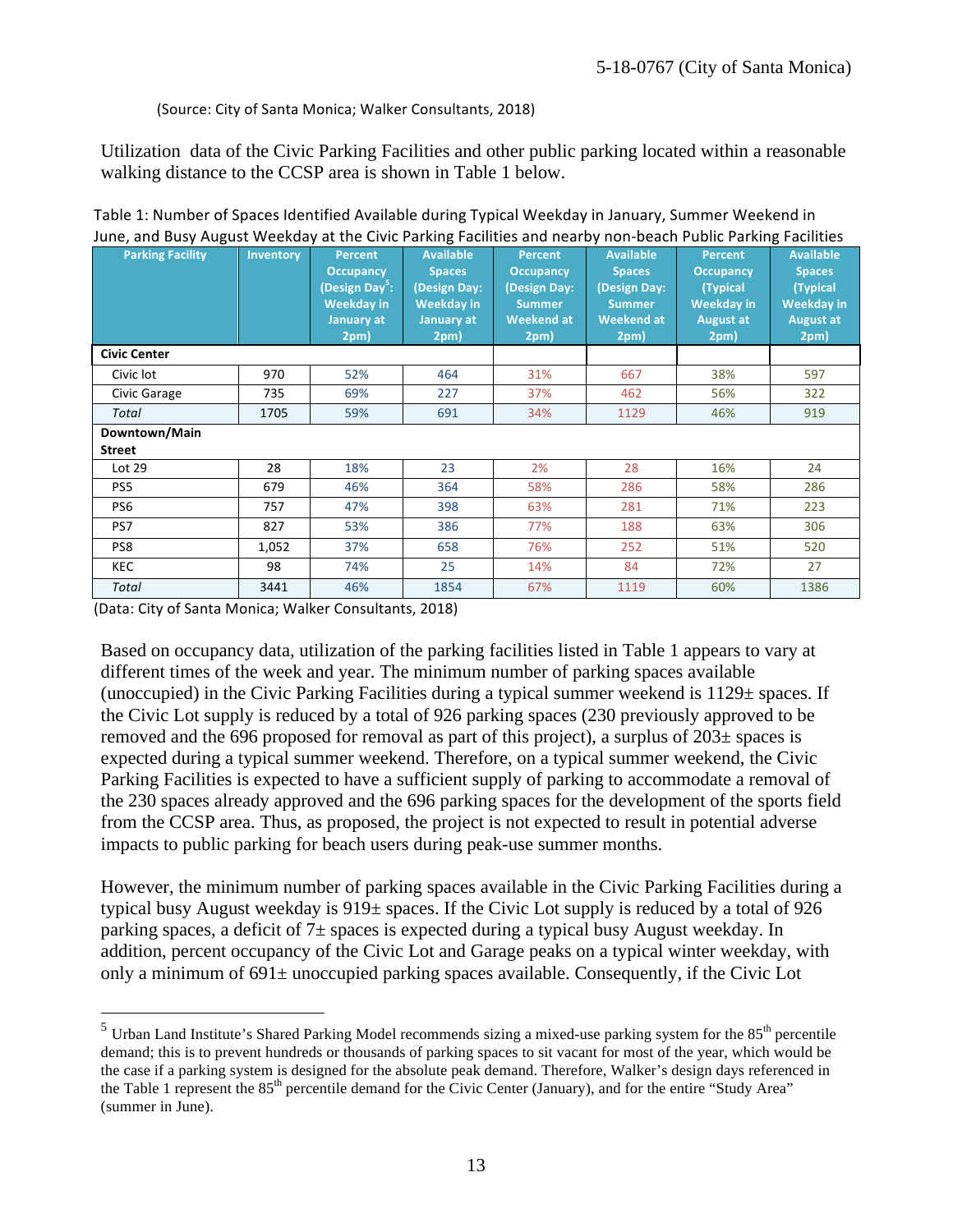supply is reduced by a total of 874 parking spaces, a deficit of  $235\pm$  spaces is expected in winter. Therefore, on a typical winter weekday and August weekday, the Civic Parking Facilities are *not* expected to have a sufficient supply of parking.

Based on the results above, it is evident that the *primary* users of the Civic Parking Facilities are Courthouse and City employees and visitors accessing City services (i.e. City Hall, Santa Monica Courthouse, Public Safety Facility) in the CCSP area, as demonstrated by weekdays experiencing higher parking demand than weekends in the Civic Lot and Structure. This is also supported by the fact that the demand for parking at the Civic Lot and Garage peaks during the winter weekdays rather than summer weekdays. In addition, Walker's indicates that the majority of Civic Lot parkers are contract monthly parkers based on validation data. Approximately 722 monthly parkers have been identified as currently parking in the Civic Parking Facilities.

With regard to increases in demand for parking for new uses in the CCSP area, if the Civic Lot supply is reduced by a total of 874 parking spaces, the Civic Parking Facilities will not have enough parking spaces at any time of the year to support an the increase in demand of 103± parking spaces, regardless of any estimated surplus. Subtracting a total of  $333\pm$  (cumulatively between the recently approved projects and the proposed project) against the estimated surpluses/deficits calculated above establishes that a deficit of  $130\pm^6$  parking spaces is anticipated at the Civic Parking Facilities during a typical summer weekend, a deficit of  $340\pm^7$  parking spaces during a typical busy August weekday, and a deficit of  $568\pm^{8}$  (or  $235 + 333$ ) parking spaces during a winter weekday.

In any case, to address the potential deficits, Walker recommends implementation of Transportation Demand Management ("TDM") measures for users of the Civic Center parking facilities, including relocating some of the monthly parkers to other non-beach parking facilities in proximity to the CCSP area, as needed. For instance, on a winter weekday, when the deficit is projected to  $516\pm$ parking spaces, the City should be relocating as many monthly parkers necessary to other non-beach parking facilities to mitigate for this deficit. The non-beach public parking facilities located within a reasonable walking distance of the CCSP area include: Lot 29, Municipal Downtown Parking Structures 5-8, and the Ken Edwards Center (KEC) garage (see Figure 1). Combined, these facilities hold  $1845\pm$  open spaces during a typical winter weekday,  $1119\pm$  open spaces during a typical summer weekend, and 1386± open spaces during a typical busy August weekday, demonstrating that parking is available in nearby public facilities. Therefore, there is sufficient parking capacity in the surrounding area to mitigate the projected deficits detailed above.

It should be noted that the Downtown Municipal Parking Structures 1-8 were constructed in the Downtown Business Parking Assessment District prior to the passage of the Coastal Act. Historically, the Coastal Commission has recognized this district and the intended purpose of the eight municipal parking structures, which is to serve the commercial and visitor-serving uses in the Downtown Business Parking Assessment District ("Downtown District"). By serving the commercial and visitor serving uses in the Downtown District, the eight parking structures help minimize or prevent the consumption of public on-street parking spaces and parking spaces in

 $-235 - 333 = -568$ 

 $6$  Summer Weekend surplus (+203) minus assumed increase in demand for Civic Auditorium Park, ECLS, and CSB  $(333): 203 - 333 = -130$ 

August Weekday deficit (-7) minus assumed increase in demand for Civic Auditorium Park, ECLS, and CSB (333):  $-7 - 333 = -340$ 

<sup>&</sup>lt;sup>8</sup> Winter Weekday deficit (-235) minus assumed increase in demand for Civic Auditorium Park, ECLS, and CSB (333):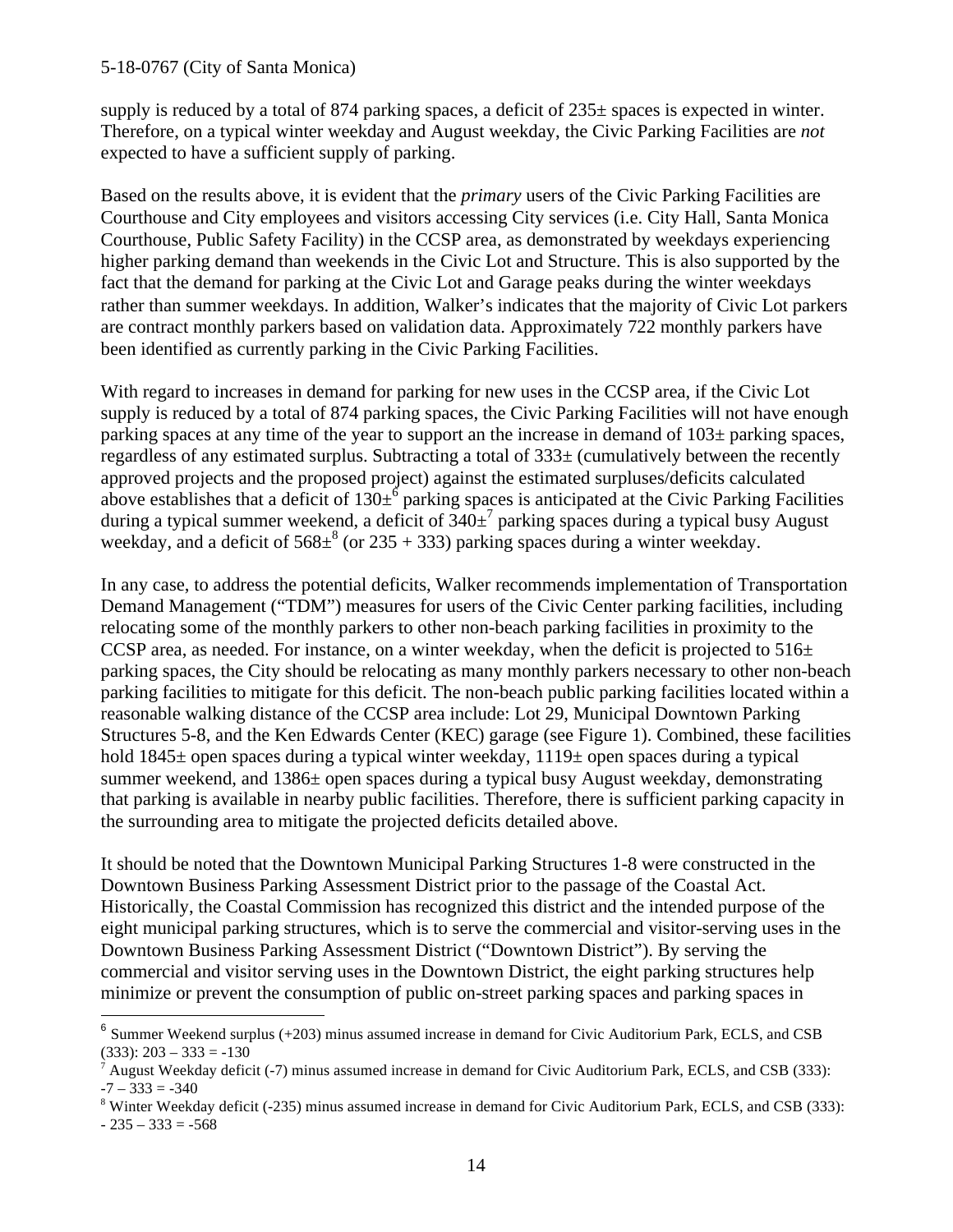beach parking lots; and consequently, ensure that parking spaces in the near the beach are available for use by public beachgoers. However, Parking Structure 1-8 were not intended to provide contract monthly parking. Nevertheless, based on the parking utilization data that has been provided, it appears that there is a surplus of parking spaces in the Downtown Business Parking Assessment District. Therefore, relocating some of the Civic Lot and Garage monthly parkers to Parking Structures 5-8 is not anticipated to have an adverse impact to public coastal access.

Other TDM measures recommended by Walker include, but are not limited to: setting priorities for the best use of remaining Civic Center parking facilities; continuing to implement the City's efforts to reduce single-occupancy vehicle trips by, for instance, encouraging employees to use alternative modes of transportation and allowing employees to telework from home. Walker suggests that short-term parkers (typically visitors) should get priority at the Civic Parking Facilities. Furthermore, implementation of TDMs at the CCSP area and the downtown area is ideal because this area is transit-oriented. Therefore, frequent public transit serves are available adjacent to the project site, consistent with Section 30252 of the Coastal Act. For instance, there are several Big Blue Bus stops within the vicinity of the project site. In addition, there are several private or semipublic shuttles available to those traveling between downtown and CCSP areas. Furthermore, the Metro Expo Line station is less 1/3-mile from the project site. Moreover, on June 12, 2018, the City approved a 16-month Shared Mobility Pilot Program, establishing a public bike (electric and nonelectric) and electric scooter shared system to provide more low-emission mobility options within the City's Coastal Zone, which will help alleviate some of the anticipated demand at the CCSP and Downtown areas.

Therefore, in order to ensure that parking on site is adequate to serve the surrounding Civic Center uses and will not result in adverse impacts to parking for beach users, Special Condition 1 requires the applicant to submit, for review and written approval by the Executive Director, a Transportation and Parking Demand Management Program and Monitoring Program, which shall incorporate transportation and parking demand management measures to reduce the demand of the current Civic Center Lot and Parking Garage which shall include, but not be limited to, recommendations included in the *Analysis and Recommendations for Parking Management* dated May 31, 2018 and *Coastal Access Analysis* dated July 31, 2018 prepared by Walker Consultants.

In addition, a parking monitoring program is necessary to manage the demand associated with the Field and other uses in the CCSP area, and to monitor and assess how successful the City will be in shifting the parking demand from the Civic Lot to other nearby public parking facilities as indicated above. Therefore, **Special Condition 1** also requires the City to implement a parking monitoring program for the Civic Center Lot and Parking Garage. The parking monitoring program shall consist of surveys conducted for each day (including during daytime hours of peak usage) during a one-week period during summer for a period of 5 years beginning from the date that the sports field is completed and shall be submitted annually to the Executive Director for review. If automobile parking surveys demonstrate that peak use parking occupancy exceeds 90% of total on parking spaces, the City shall obtain an amendment to this coastal development permit to implement additional alternative transportation demand measures.

### *Conclusion*

Based on Walker's analysis of utilization of the Civic Parking Facilities and other nearby Cityowned public parking facilities, it appears that there are sufficient non-beach parking resources available within a reasonable walking distance of the project site (i.e. Parking Structures 5 through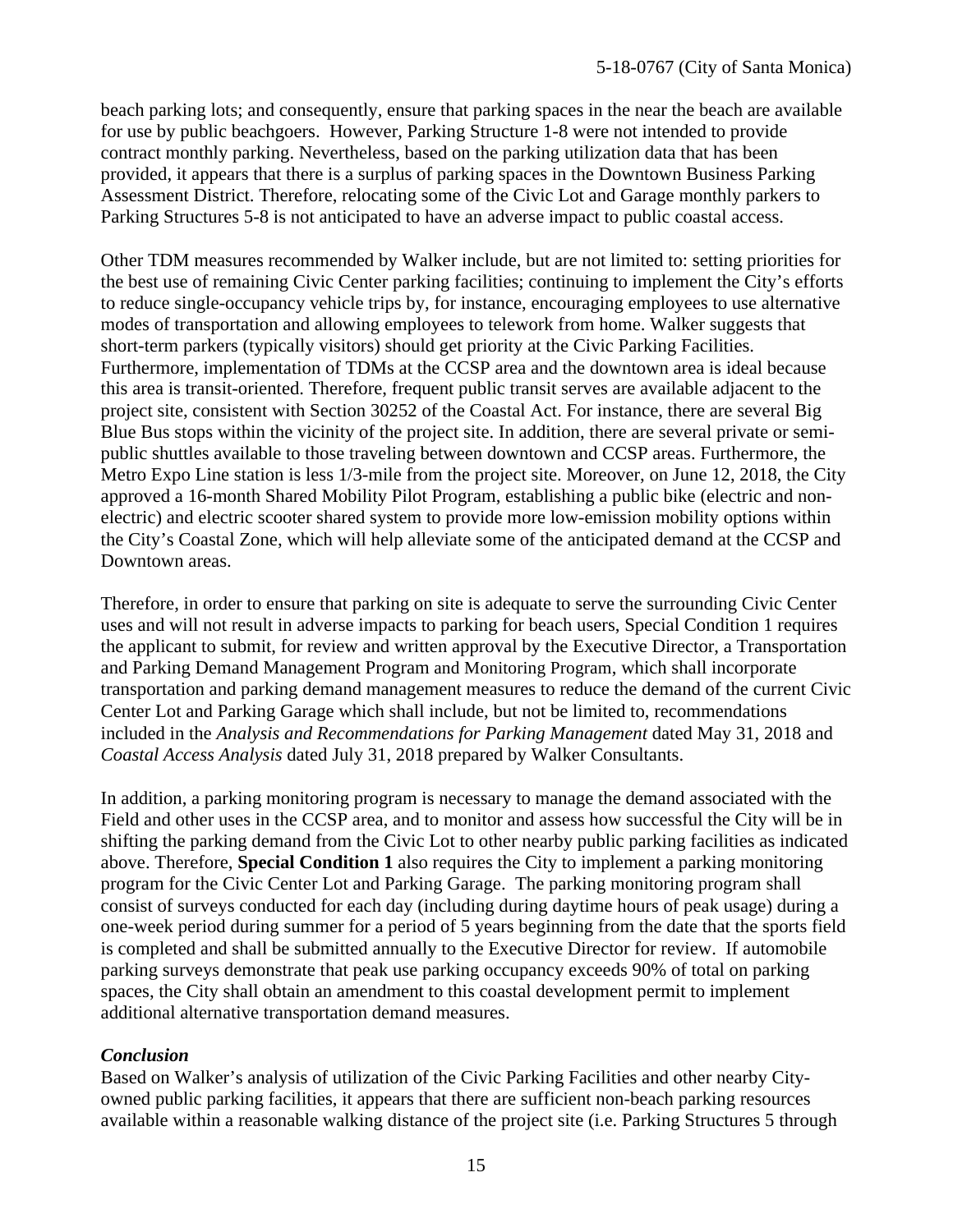8, and Lot 29). Therefore, if adequate transportation and parking demand managements measure are implemented to help mitigate the proposed reduction in parking and anticipated increase in parking demand if parking management measures, the proposed project, as conditioned, can be found consistent with the Chapter 3 policies of the Coastal Act.

In addition, the Commission imposes **Special Condition 2**, which prohibits the City to parking permits, contracts, and passes for any of the City-owned and operated beach parking lots to support uses in the Civic Center Specific Plan area.

Therefore, while a substantial reduction in the number of parking spaces at the Civic Parking Facilities will occur, and increases in the parking demand are expected, the Civic Parking Facilities and a number of non-beach public parking spaces within walking distance to the CCSP area can continue to be relied upon for public parking without adversely affecting public coastal access, and are adequate to support the future uses associated with the proposed Civic Auditorium Park and the previously approved ECLS and CSB projects. Furthermore, based on the applicant's parking study, the expected parking demand for the Civic Auditorium Park is projected to peak in the winter months, and to decrease during the summer months when demand for access to the coast is generally at its highest. Even if the parking demand for the Civic Parking Facilities it at its peak during a typical winter weekday in January, approximately 3,766 parking spaces are anticipated to be available for coastal access in the beach lots, and during a typical summer weekend in June, approximately 1,705 parking spaces are anticipated to be available for coastal access in the beach lots. In addition, the proposed development will provide public low-cost recreational opportunities within the Coastal Zone consistent with past Commission action and with the recreation policies of the Coastal Act. Therefore, the Commission finds that, as conditioned, the proposed development is consistent with Sections 30210, 30213, and 30252 of the Coastal Act.

## **D. DEVELOPMENT**

Section 30250 of the Coastal Act states:

*Location; existing developed area: (a) New residential, commercial, or industrial development, except as otherwise provided in this division, shall be located within, contiguous with, or in close proximity to, existing developed areas able to accommodate it or, where such areas are not able to accommodate it, in other areas with adequate public services and where it will not have significant adverse effects, either individually or cumulatively, on coastal resources. In addition, land divisions, other than leases for agricultural uses, outside existing 37 developed areas shall be permitted only where 50 percent of the usable parcels in the area have been developed and the created parcels would be no smaller than the average size of surrounding parcels. (b) Where feasible, new hazardous industrial development shall be located away from existing developed areas. (c) Visitor-serving facilities that cannot feasibly be located in existing developed areas shall be located in existing isolated developments or at selected points of attraction for visitors. Section 30252 of the Coastal Act states:*

## Section 30252 of the Coastal Act states:

*The location and amount of new development should maintain and enhance public access to the coast by (1) facilitating the provision or extension of transit service, (2) providing*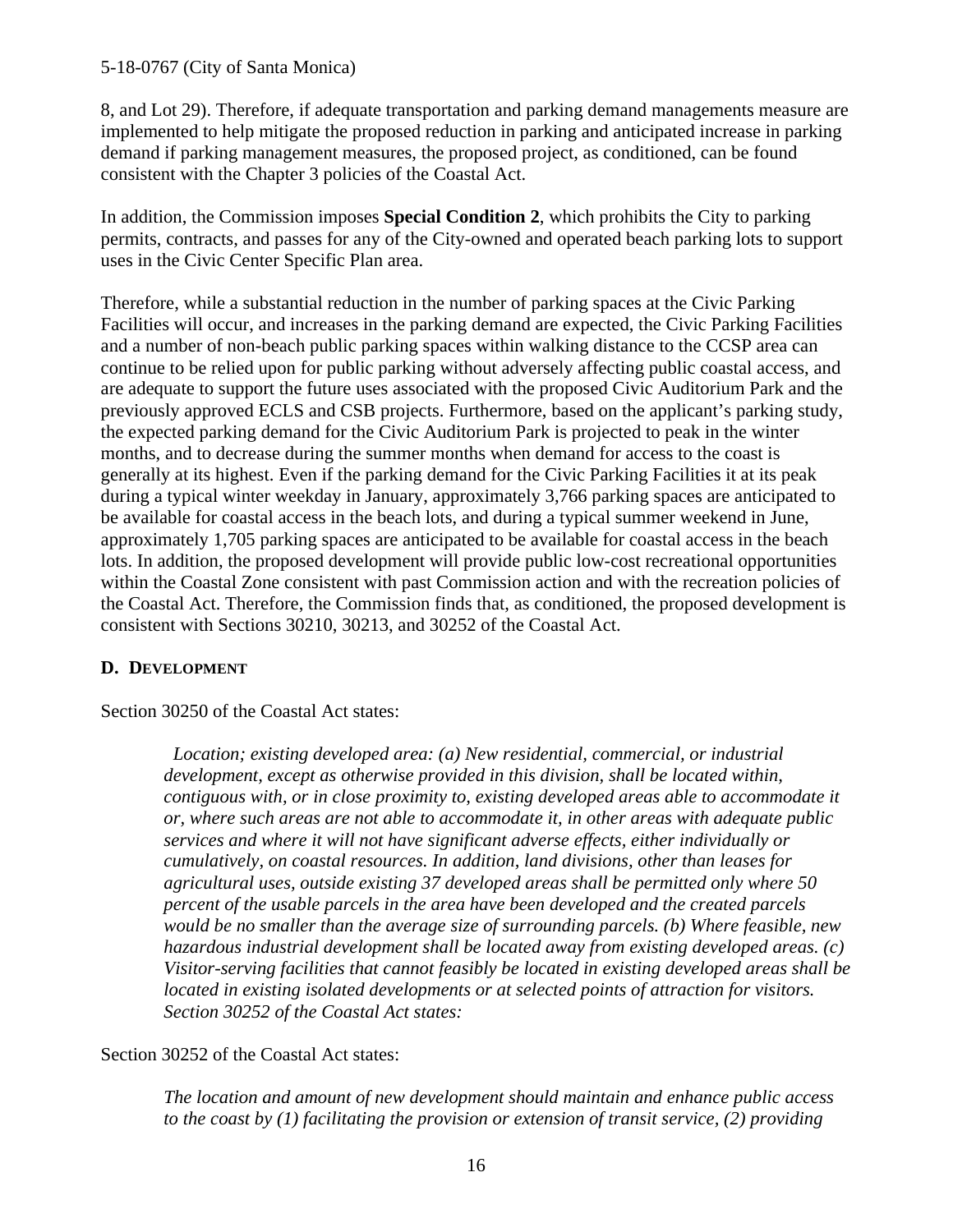*commercial facilities within or adjoining residential development or in other areas that will minimize the use of coastal access roads, (3) providing nonautomobile circulation within the development, (4) providing adequate parking facilities or providing substitute means of serving the development with public transportation, (5) assuring the potential for public transit for high intensity uses such as high-rise office buildings, and by (6) assuring that the recreational needs of new residents will not overload nearby coastal recreation areas by correlating the amount of development with local park acquisition and development plans with the provision of onsite recreational facilities to serve the new development.* 

### Section 30253 of the Coastal Act states (in part):

*New development shall do all of the following … (d) Minimize energy consumption and vehicle miles traveled.*

As explained above, the CCSP area has recently undergone several recent development approvals for projects that will remove parking spaces. Section 30250 of the Coastal Act requires development to be located in areas where it will not have cumulative impacts on coastal resources. The development of a park in an urban city would likely not have an impact on coastal resources; however, the proposed development will remove a significant amount of public parking, which in and of itself is not a coastal resource; however, the parking provided by the Civic Parking Facilities ensure that there will be adequate access to the coastal zone area of Santa Monica. The Commission can consider if the removal of this parking, in combination with the other recent changes to the CCSP area, will have negative cumulative effects on the supply of parking, and if that decrease in supply would have an impact on coastal access. The Commission may also consider future planned changes to the CCSP area that may remove additional parking.

While the Civic Center Specific Plan is not a certified document, it does plan for additional changes to the CCSP area in the future. Regarding future development within the CCSP area, the City is currently planning the future rehabilitation and expansion of the Civic Auditorium within the Auditorium Special Use District. In the parking study, Walker provided peak parking demand projections for the renovated Civic Auditorium. The projections range between 850+ to 950+ parking spaces.

In addition, the City has submitted a new coastal development permit application (CDP Application No. 5-19-0017) for the construction of the City's Sustainable Water Infrastructure ("SWIP"), an underground water treatment facility, under the Civic Lot. Review of this application is pending. However, the City has indicated that following the completion of the SWIP project and reconfiguration of the remainder 44 Civic Lot parking spaces, at least approximately 75-85 parking spaces are expected to remain at the Civic Lot.

For any future development in the CCSP area the City will need to continue to evaluate the success of TDM programs and to assess parking demand to ensure that there is sufficient parking supply in the CCSP area and in other non-beach public parking structures/lots in the Coastal Zone to mitigate for any proposed future increase in demand and/or displacement of parking to avoid any adverse impacts to public coastal access.

As explained above, the cumulative impacts of the removal of parking from the Civic Center, to date, has not been shown to impact coastal resources or public access to the coast. However, as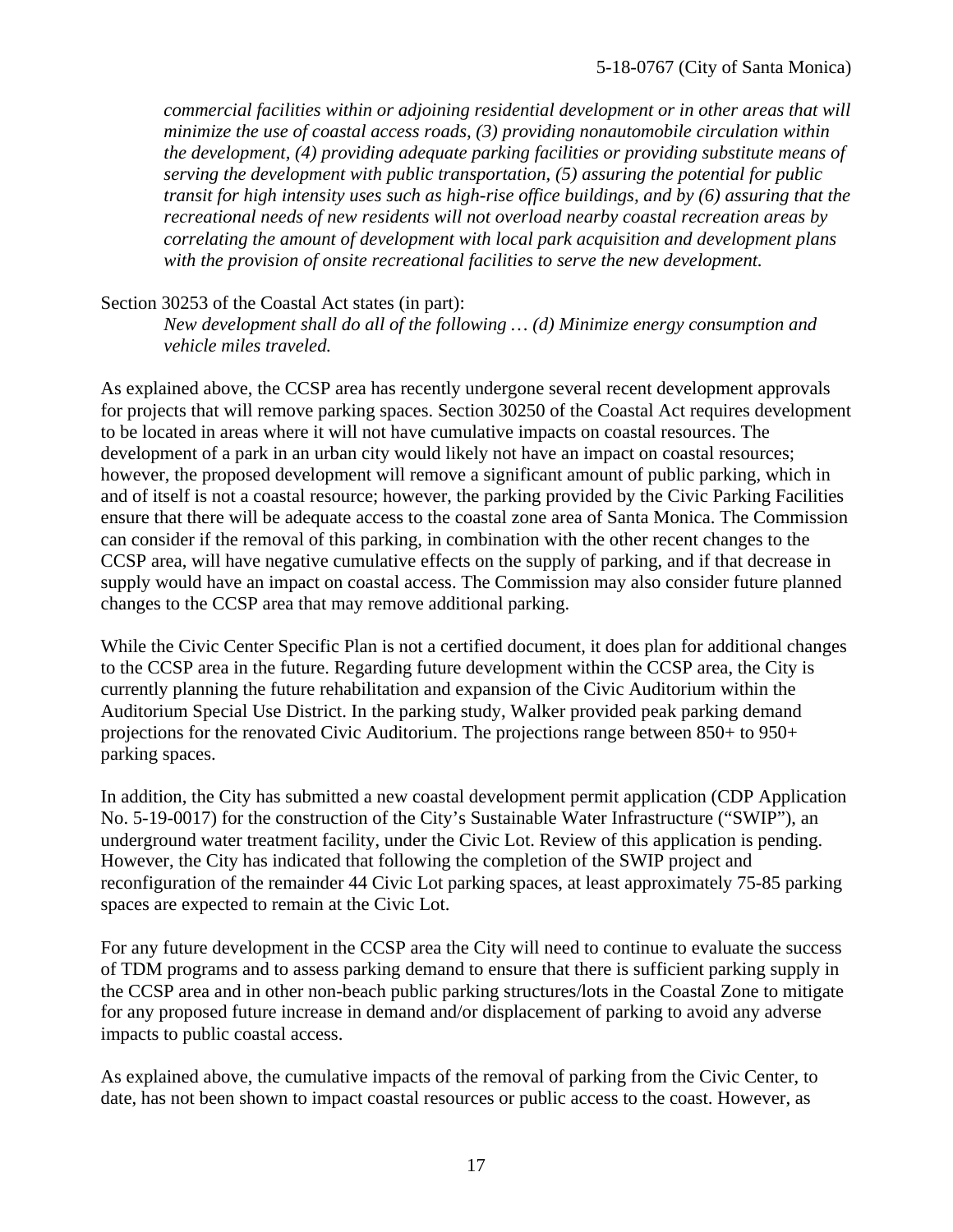conditioned to provide on-going monitoring of the parking supply, the proposed project can be found consistent with Section 30250.

Section 30252 requires development to maintain and enhance access to the coast by, in part, providing transit opportunities and providing adequate parking facilities or by providing substitute means of serving the development. Similarly, Section 30253 requires development to minimize consumption of energy and vehicle miles traveled. In this case, the City proposes to remove a significant number of parking spaces with the development of a sports field. The City of Santa Monica is uniquely served by public transit opportunities in the form of the Expo Line, as well as countless bus routes, and the City sponsored Bike Share program, as described in more detail above. As such, the new parking demand of the sports field can be adequately served by public transit, as a substitute means of providing for onsite parking, and the public transit that serve the sports field could reduce vehicle miles travelled, and therefore the project can be found consistent with Sections 30252 and 30253 of the Coastal Act.

## **E. VISUAL RESOURCES**

Section 30251 of the Coastal Act states, in relevant part:

*The scenic and visual qualities of coastal areas shall be considered and protected as a resource of public importance. Permitted development shall be sited and designed to protect views to and along the ocean and scenic coastal areas, to minimize the alteration of natural land forms, to be visually compatible with the character of surrounding areas, and, where feasible, to restore and enhance visual quality in visually degraded areas…*

Section 30251 of the Coastal Act requires that the scenic and visual qualities of coastal areas shall be considered and protected as a resource of public importance. The proposed development will be located inland of the approximately 125,000-square-foot Santa Monica Civic Auditorium, a multistory convention center. Consequently, the proposed development is not anticipated to adversely affect existing ocean views from public areas and is compatible with the character of the surrounding area. Therefore, the Commission finds the proposed development is consistent with Section 30251 of the Coastal Act.

## **F. WATER QUALITY**

Section 30230 of the Coastal Act states:

*Marine resources shall be maintained, enhanced, and where feasible, restored. Special protection shall be given to areas and species of special biological or economic significance. Uses of the marine environment shall be carried out in a manner that will sustain the biological productivity of coastal waters and that will maintain healthy populations of all species of marine organisms adequate for long-term commercial, recreational, scientific, and educational purposes.*

Section 30231 of the Coastal Act states:

*The biological productivity and the quality of coastal waters, streams, wetlands, estuaries,*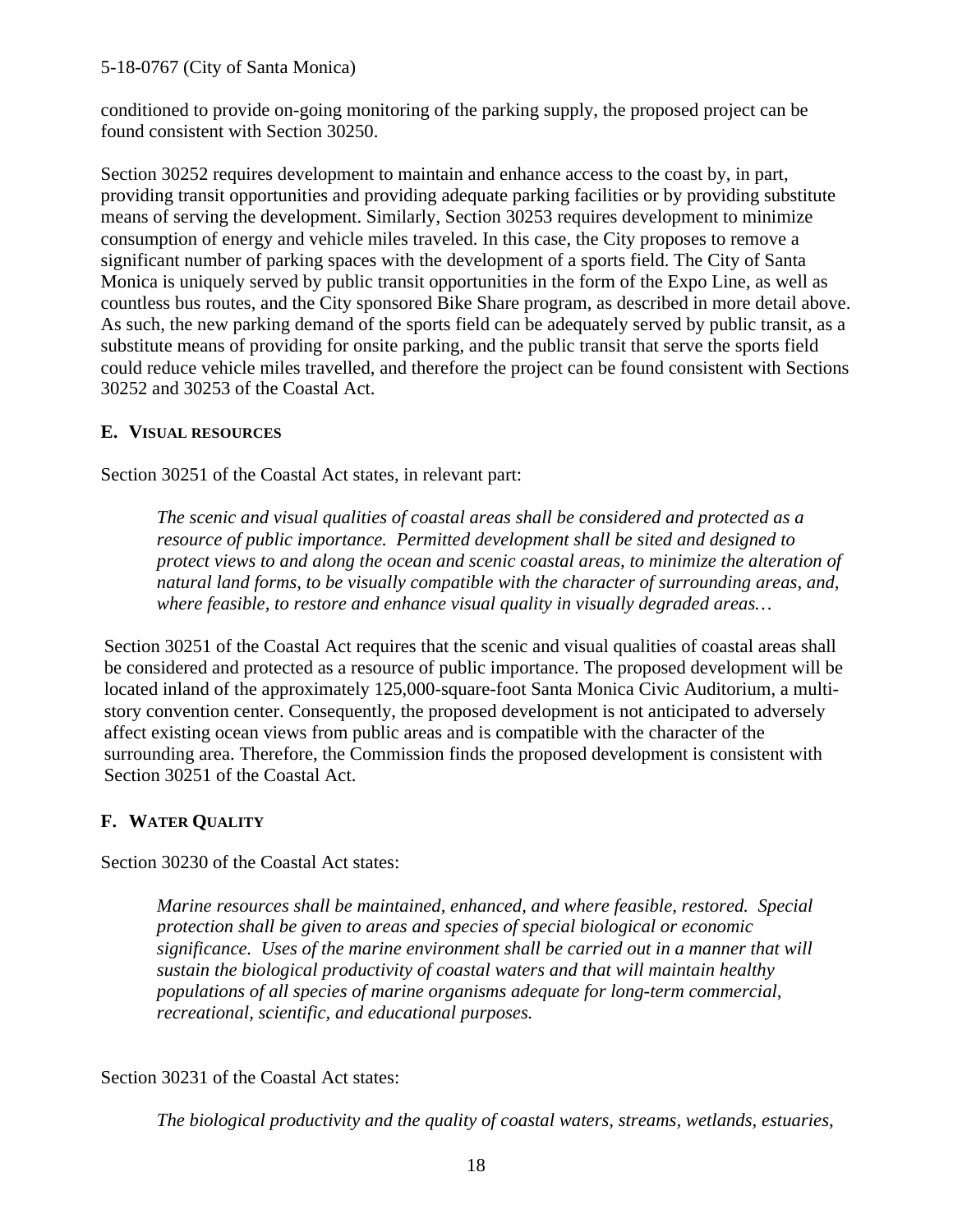*and lakes appropriate to maintain optimum populations of marine organisms and for the protection of human health shall be maintained and, where feasible, restored through, among other means, minimizing adverse effects of waste water discharges- and entrainment, controlling runoff, preventing depletion of ground water supplies and substantial interference with surface water flow, encouraging waste water reclamation, maintaining natural vegetation buffer areas that protect riparian habitats, and minimizing alteration of natural streams.*

### Section 30232 of the Coastal Act states:

*Oil and hazardous substance spills Protection against the spillage of crude oil, gas, petroleum products, or hazardous substances shall be provided in relation to any development or transportation of such materials. Effective containment and cleanup facilities and procedures shall be provided for accidental spills that do occur.*

Section 30230 of the Coastal Act requires that marine resources be maintained, enhanced, and where feasible, restored, and further requires that uses of the marine environment shall sustain the biological productivity of coastal waters. Section 30231 of the Coastal Act requires that the biological productivity and the quality of coastal waters be maintained, and where feasible, restored through measures aimed at reducing water resource impacts from proposed development. Section 30232 of the Coastal Act requires protection against the spillage of crude oil, gas, petroleum products, or hazardous materials in relation to any development.

Storage or placement of construction materials, debris, or waste in a location subject to erosion and dispersion or which may be discharged into coastal water via rain or wind would result in adverse impacts upon the marine environment that would reduce the biological productivity of coastal waters. Because the project site is located in close proximity to the coast and runoff from construction can impact the beach and ocean, the Commission imposes construction-related requirements and best management practices under **Special Condition 3** in order to minimize adverse construction-related impacts upon marine resources and for erosion control.

The City is proposing synthetic turf grass for the sports field. However, landscaping will be installed around the field. The Commission typically requires that all new landscaping comprise of only low water use, non-invasive plants (Low WUCOLS<sup>9</sup> Ranking) as identified by the California Department of Water Resources. Therefore, the Commission imposes **Special Condition 4**, which requires the submittal of revised landscaping plants, and the installation of non-invasive, droughttolerant vegetation (low water use plants only) and water-conservative irrigation systems.

Therefore, the Commission finds that, as conditioned to require construction-related requirements and best management practices and non-invasive drought tolerant landscaping the development will be consistent with Sections 30230, 30231 and 30232 of the Coastal Act.

### **G. LOCAL COASTAL PROGRAM**

Coastal Act section 30604(a) states that, prior to certification of a local coastal program ("LCP"), a coastal development permit can only be issued upon a finding that the proposed development is in conformity with Chapter 3 of the Act and that the permitted development will not prejudice the

<sup>&</sup>lt;sup>9</sup> WUCOLS is the acronym for Water Use Classifications of Landscape Species.